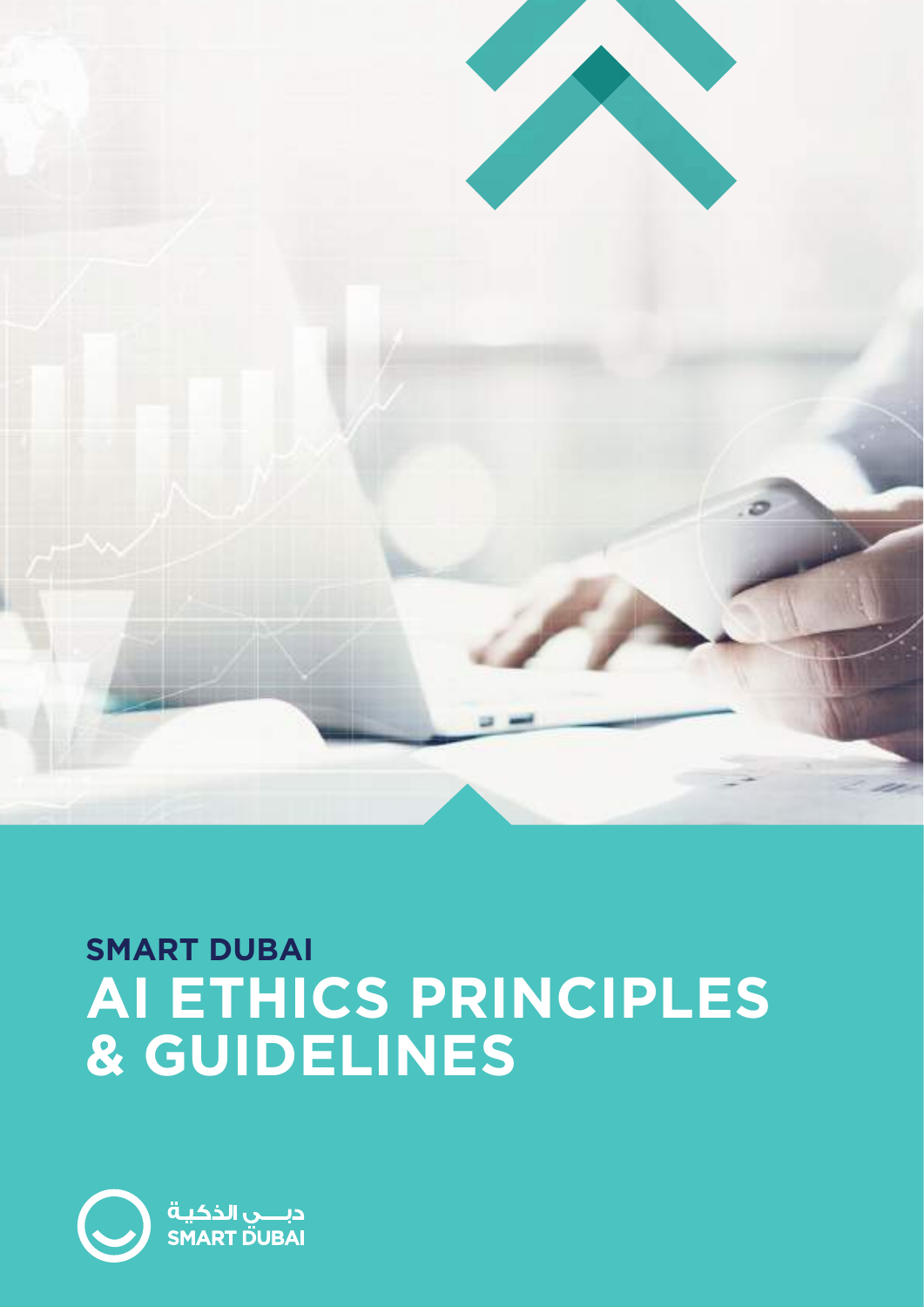

# **TABLE OF CONTENTS**

|                                                                                                                                                                                                                                                                       | 5   |
|-----------------------------------------------------------------------------------------------------------------------------------------------------------------------------------------------------------------------------------------------------------------------|-----|
|                                                                                                                                                                                                                                                                       | 7   |
|                                                                                                                                                                                                                                                                       | 9   |
|                                                                                                                                                                                                                                                                       | -10 |
| <b>Inclusiveness</b>                                                                                                                                                                                                                                                  | -11 |
|                                                                                                                                                                                                                                                                       | 13  |
| <b>Introduction</b>                                                                                                                                                                                                                                                   | 14  |
| <b>Scope</b>                                                                                                                                                                                                                                                          | 15  |
| <b>Definitions</b>                                                                                                                                                                                                                                                    | 15  |
| 1.1. We will make AI systems fair                                                                                                                                                                                                                                     | 20  |
| 1.1.1. Consideration should be given to whether the data ingested                                                                                                                                                                                                     |     |
| is representative of the affected population <b>Entire Container and September 2016</b>                                                                                                                                                                               | 20  |
| 1.1.2. Consideration should be given to whether decision-making                                                                                                                                                                                                       |     |
|                                                                                                                                                                                                                                                                       | 21  |
| 1.1.3. Significant decisions informed by the use of AI should be fair <b>entity and the system</b> in 1.3. Significant decisions informed by the use of AI should be fair                                                                                             | 21  |
| 1.1.4. AI operator organisations should consider whether their AI                                                                                                                                                                                                     |     |
| systems are accessible and usable in a fair manner across user                                                                                                                                                                                                        |     |
| groups                                                                                                                                                                                                                                                                | 21  |
| 1.1.5. Consideration should be given to the effect of diversity on                                                                                                                                                                                                    |     |
| the development and deployment processes                                                                                                                                                                                                                              | 22  |
| Ne will make AI systems accountable and all all the set of the set of the set of the will make                                                                                                                                                                        | 22  |
| 1.2.1. Accountability for the outcomes of an AI system should not                                                                                                                                                                                                     |     |
| lie with the system itself                                                                                                                                                                                                                                            | 22  |
| 1.2.2. Positive efforts should be made to identify and mitigate any                                                                                                                                                                                                   |     |
| significant risks inherent in the AI systems designed [1] [1] [1] [1] [1] [1] [1] $\frac{1}{2}$ [1] $\frac{1}{2}$ [1] $\frac{1}{2}$ [1] $\frac{1}{2}$ [1] $\frac{1}{2}$ [1] $\frac{1}{2}$ [1] $\frac{1}{2}$ [1] $\frac{1}{2}$ [1] $\frac{1}{2}$ [1] $\frac{1}{2}$ [1] | 22  |
| 1.2.3. SUSPENDED - AI systems informing critical decisions should                                                                                                                                                                                                     |     |
| be subject to appropriate external audit                                                                                                                                                                                                                              | 24  |
| 1.2.4. AI subjects should be able to challenge significant                                                                                                                                                                                                            |     |
| automated decisions concerning them and, where appropriate,                                                                                                                                                                                                           |     |
| be able to opt out of such decisions                                                                                                                                                                                                                                  | 25  |
|                                                                                                                                                                                                                                                                       |     |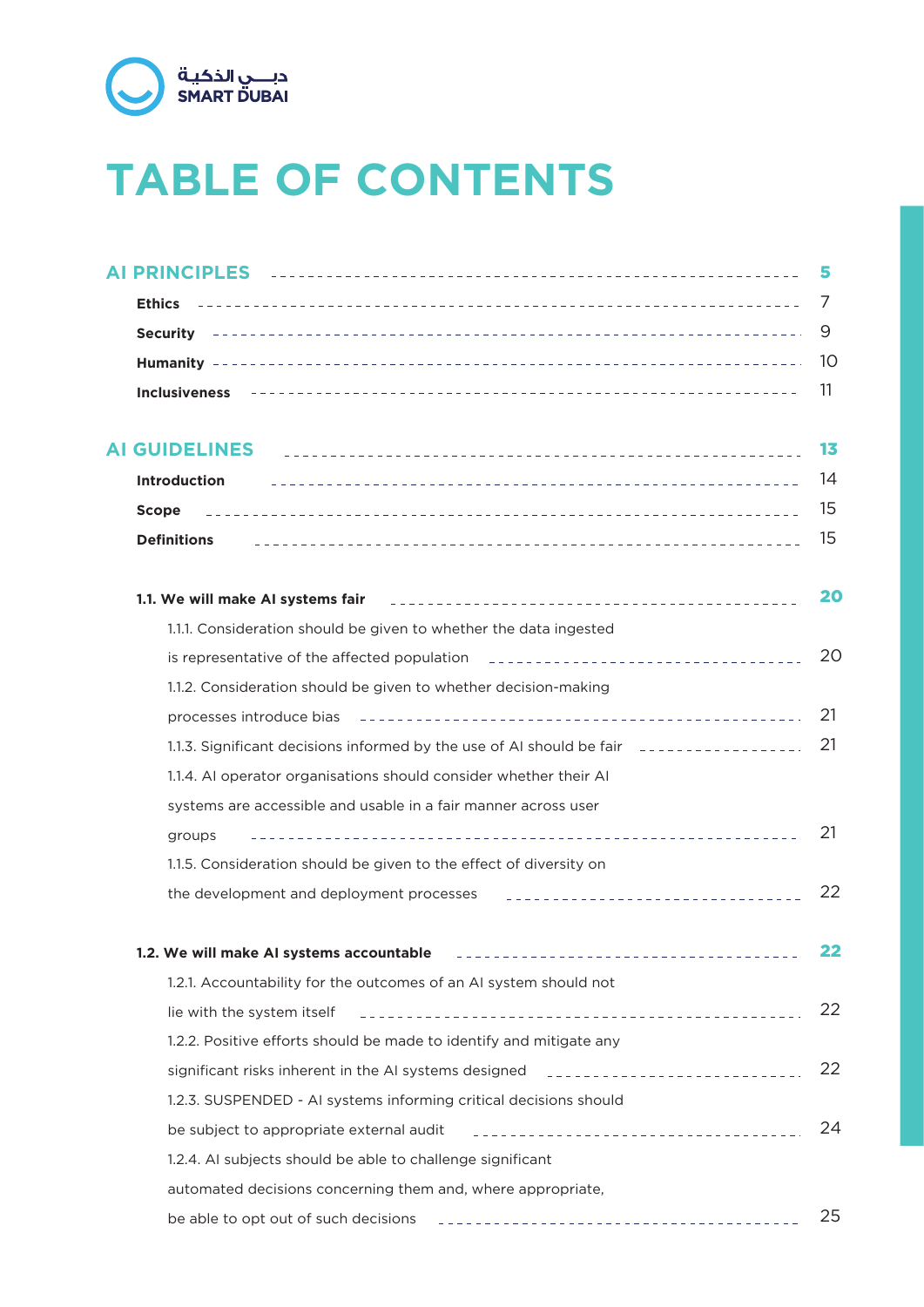

# **TABLE OF CONTENTS**

| 1.2.5. AI systems informing significant decisions should not                                          |    |
|-------------------------------------------------------------------------------------------------------|----|
| attempt to make value judgements on people's behalf without                                           |    |
| prior consent                                                                                         | 26 |
| 1.2.6. AI systems informing significant decisions should be                                           |    |
| developed by diverse teams with appropriate backgrounds ________________________                      | 26 |
| 1.2.7. AI operator organisations should understand the AI systems                                     |    |
| they use sufficiently to assess their suitability for the use case and                                |    |
| to ensure accountability and transparency resonance access to ensure accountability and transparency  | 26 |
| 1.3. We will make AI systems transparent <b>the active areas and the contract of the system</b>       | 27 |
| 1.3.1. Traceability should be considered for significant decisions,                                   |    |
| especially those that have the potential to result in loss, harm or                                   |    |
| damage                                                                                                | 27 |
| 1.3.2. People should be informed of the extent of their interaction                                   |    |
| with AI systems                                                                                       | 27 |
| 1.4. We will make AI systems as explainable as technically possible entitled account of the Microsoft | 29 |
| 1.4.1. AI operator organisations could consider providing affected                                    |    |
| Al subjects with a high level explanation of how their Al system                                      |    |
| works                                                                                                 | 29 |
| 1.4.2. AI operator organisations should consider providing                                            |    |
| affected AI subjects with a means to request explanations for                                         |    |
| specific significant decisions, to the extent possible given the                                      |    |
| state of present research and the choice of model                                                     | 29 |
| 1.4.3. In the case that such explanations are available, they should                                  |    |
| be easily and quickly accessible, free of charge and user-friendly entirely accessible below          | 30 |
| <b>CHANGELOG</b>                                                                                      | 31 |
| <b>BIBLIOGRAPHY</b>                                                                                   | 32 |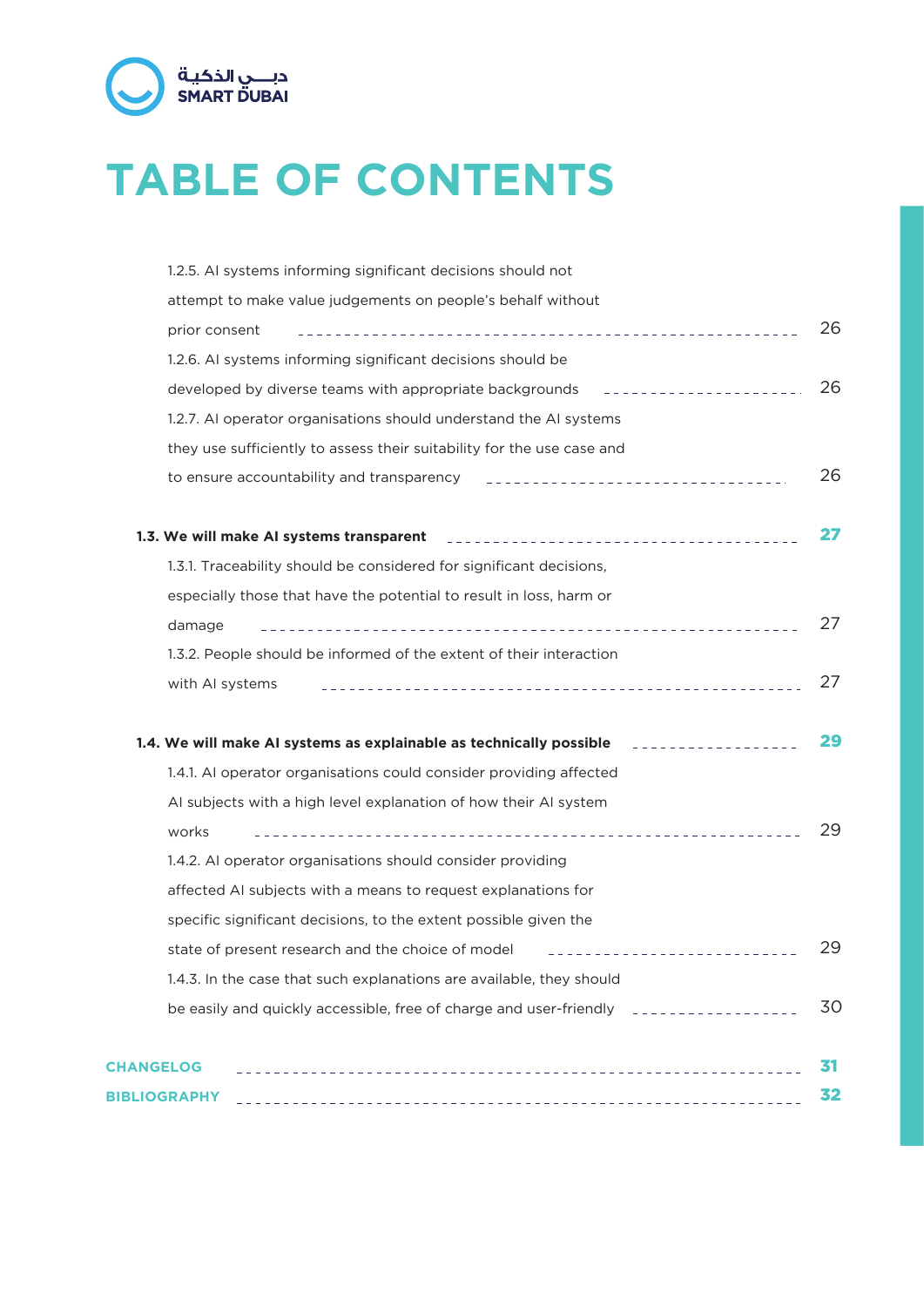

# **OUR VISION IS FOR DUBAI TO EXCEL IN THE DEVELOPMENT AND USE OF AI IN WAYS THAT BOTH BOOST INNOVATION AND DELIVER HUMAN BENEFIT AND HAPPINESS. " "**

Director General - Smart Dubai Office **DR. AISHA BINT BUTTI BIN BISHR**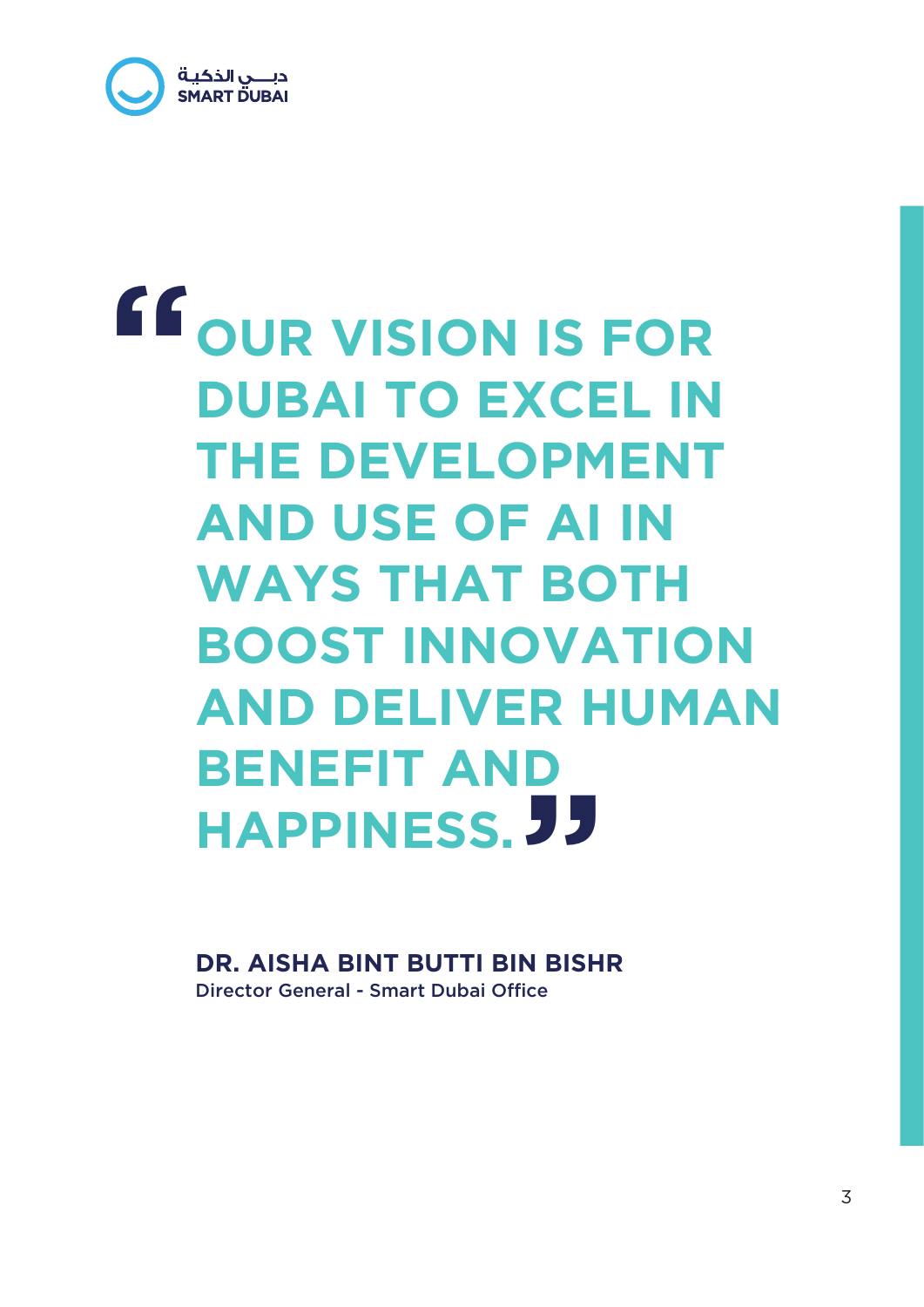

# **RESPONSIBILITY**

The Smart Dubai Office will not be responsible for any misuse of the AI Ethics Principles and Guidelines. The user bears all the consequences of their use.

# **LICENSING**

This document is published under the terms of a Creative Commons Attribution 4.0 International Licence in order to facilitate its re-use by other governments and private sector organisations. In summary this means you are free to share and adapt the material, including for commercial purposes, provided that you give appropriate credit to the Smart Dubai Office as its owner and do not suggest the Smart Dubai Office endorses your use.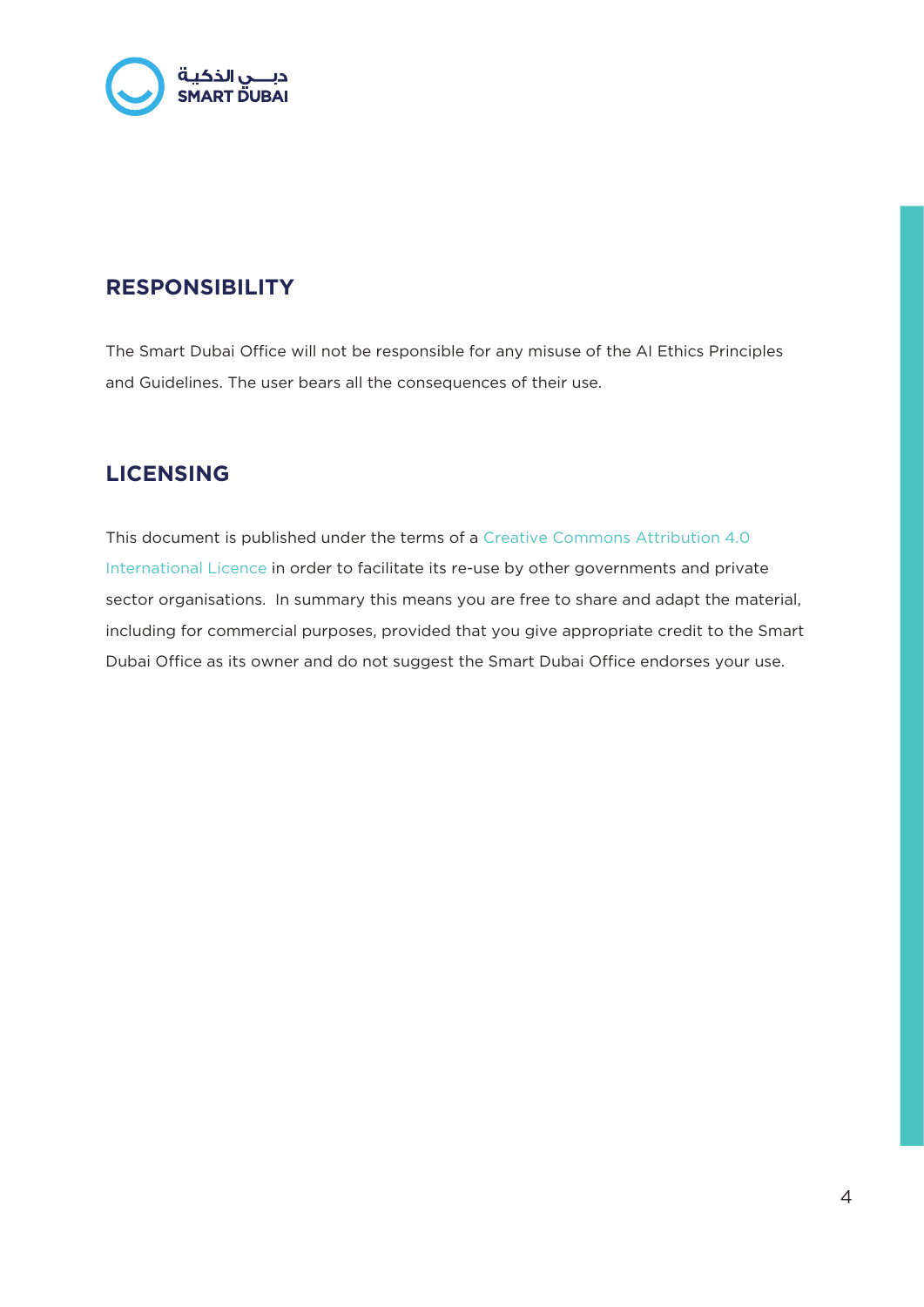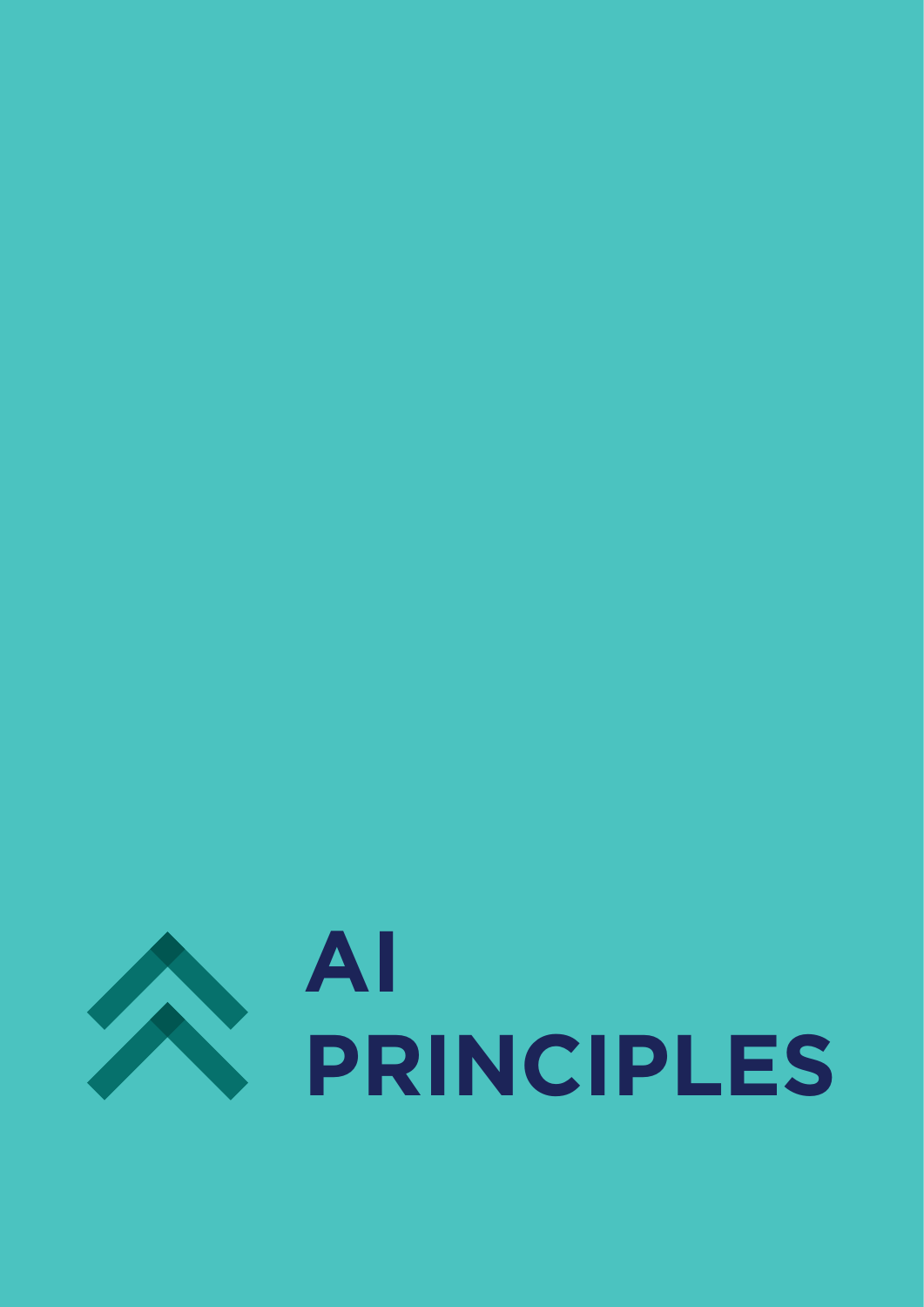

# **DUBAI'S AI PRINCIPLES**



# **ETHICS**

AI systems should be fair, transparent, accountable and understandable



# **SECURITY**

AI systems should be safe and secure, and should serve and protect humanity



AI should be beneficial to humans and aligned with human values, in both the long and short term



# **HUMANITY INCLUSIVENESS**

AI should benefit all people in society, be governed globally, and respect dignity and people rights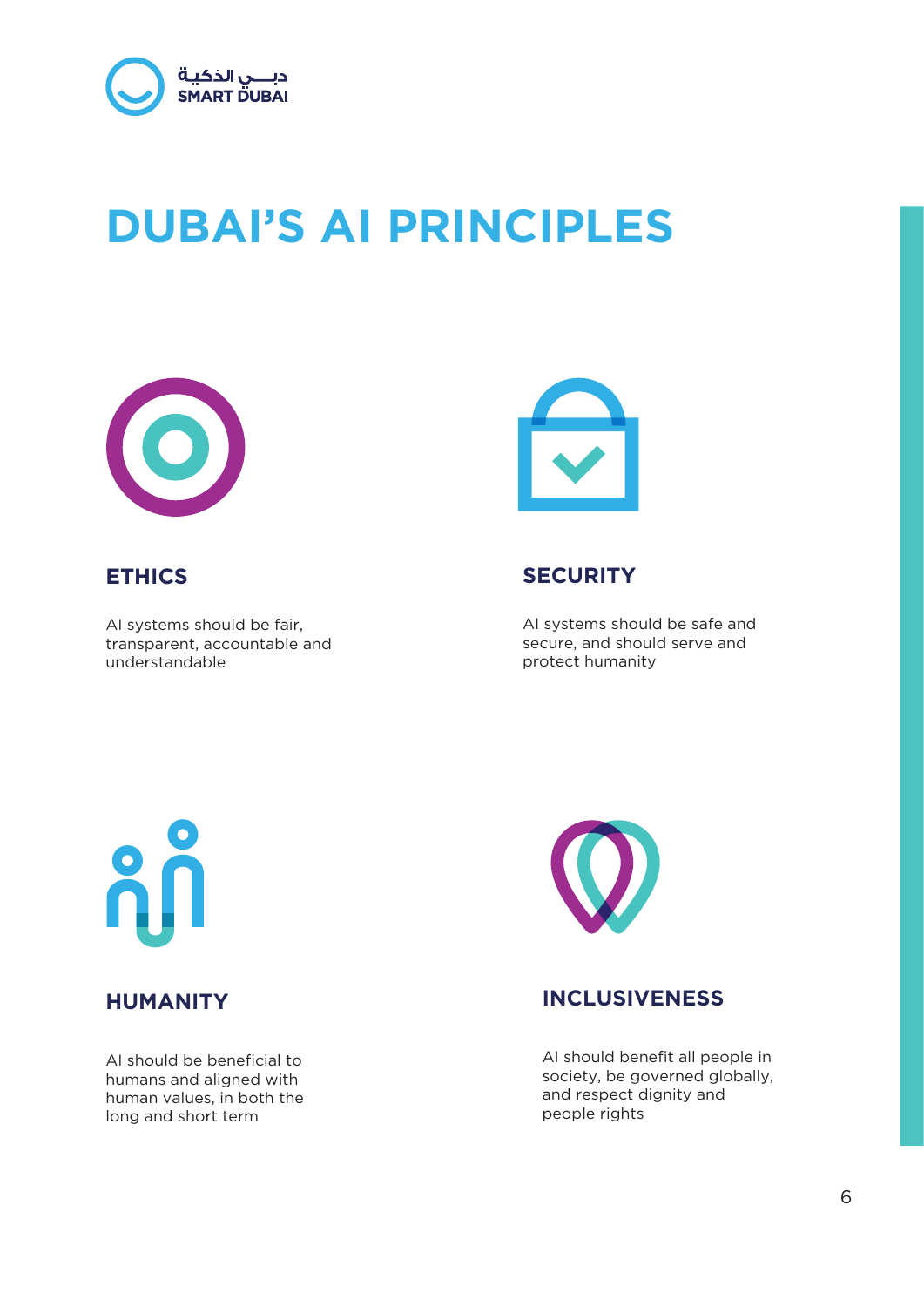



# **WE WILL MAKE AI SYSTEMS FAIR**

- Data ingested should, where possible, be representative of the affected population
- Algorithms should avoid non-operational bias\*
- Steps should be taken to mitigate and disclose the biases inherent in datasets
- Significant decisions should be provably fair

# **WE WILL MAKE AI SYSTEMS ACCOUNTABLE**

- Accountability for the outcomes of an AI system lies not with the system itself but is apportioned between those who design, develop and deploy it
- Developers should make efforts to mitigate the risks inherent in the systems they design
- AI systems should have built-in appeals procedures whereby users can challenge significant decisions
- AI systems should be developed by diverse teams which include experts in the area in which the system will be deployed

# **WE WILL MAKE AI SYSTEMS TRANSPARENT**

- Developers should build systems whose failures can be traced and diagnosed
- People should be told when significant decisions about them are being made by AI

• Within the limits of privacy and the preservation of intellectual property, those who deploy AI systems should be transparent about the data and algorithms they use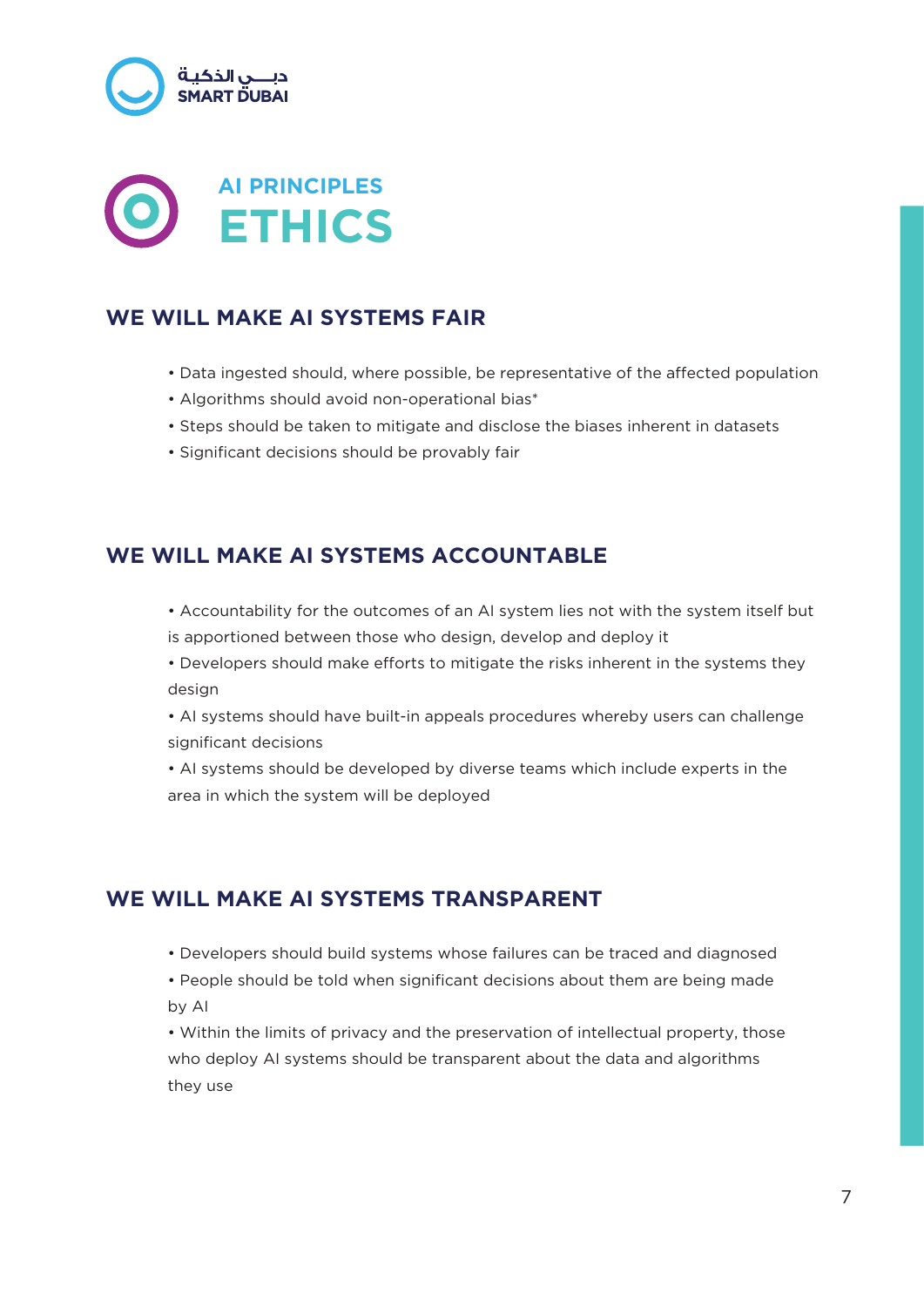



# **WE WILL MAKE AI SYSTEMS AS EXPLAINABLE AS TECHNICALLY POSSIBLE**

• Decisions and methodologies of AI systems which have a significant effect on individuals should be explainable to them, to the extent permitted by available technology

• It should be possible to ascertain the key factors leading to any specific decision that could have a significant effect on an individual

• In the above situation we will provide channels through which people can request such explanations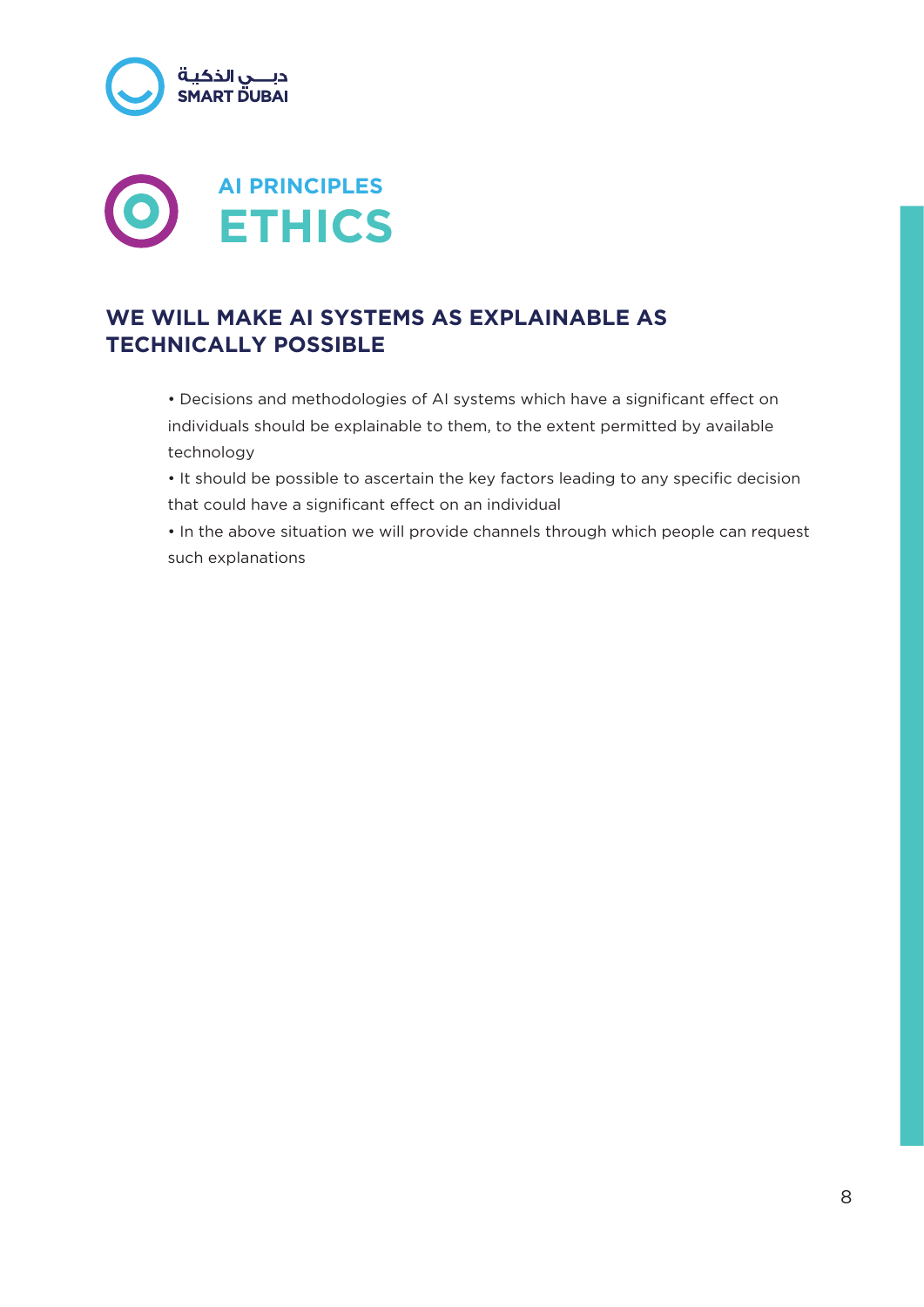

# **SECURITY AI PRINCIPLES**

# **AI SYSTEMS WILL BE SAFE, SECURE AND CONTROLLABLE BY HUMANS**

- Safety and security of the people, be they operators, end-users or other parties, will be of paramount concern in the design of any AI system
- AI systems should be verifiably secure and controllable throughout their operational lifetime, to the extent permitted by technology
- The continued security and privacy of users should be considered when decommissioning AI systems
- AI systems that may directly impact people's lives in a significant way should receive commensurate care in their designs, and;
- Such systems should be able to be overridden or their decisions reversed by designated people

# **AI SYSTEMS SHOULD NOT BE ABLE TO AUTONOMOUSLY HURT, DESTROY OR DECEIVE HUMANS**

- AI systems should be built to serve and inform, and not to deceive and manipulate
- Nations should collaborate to avoid an arms race in lethal autonomous weapons, and such weapons should be tightly controlled
- Active cooperation should be pursued to avoid corner-cutting on safety standards
- Systems designed to inform significant decisions should do so impartially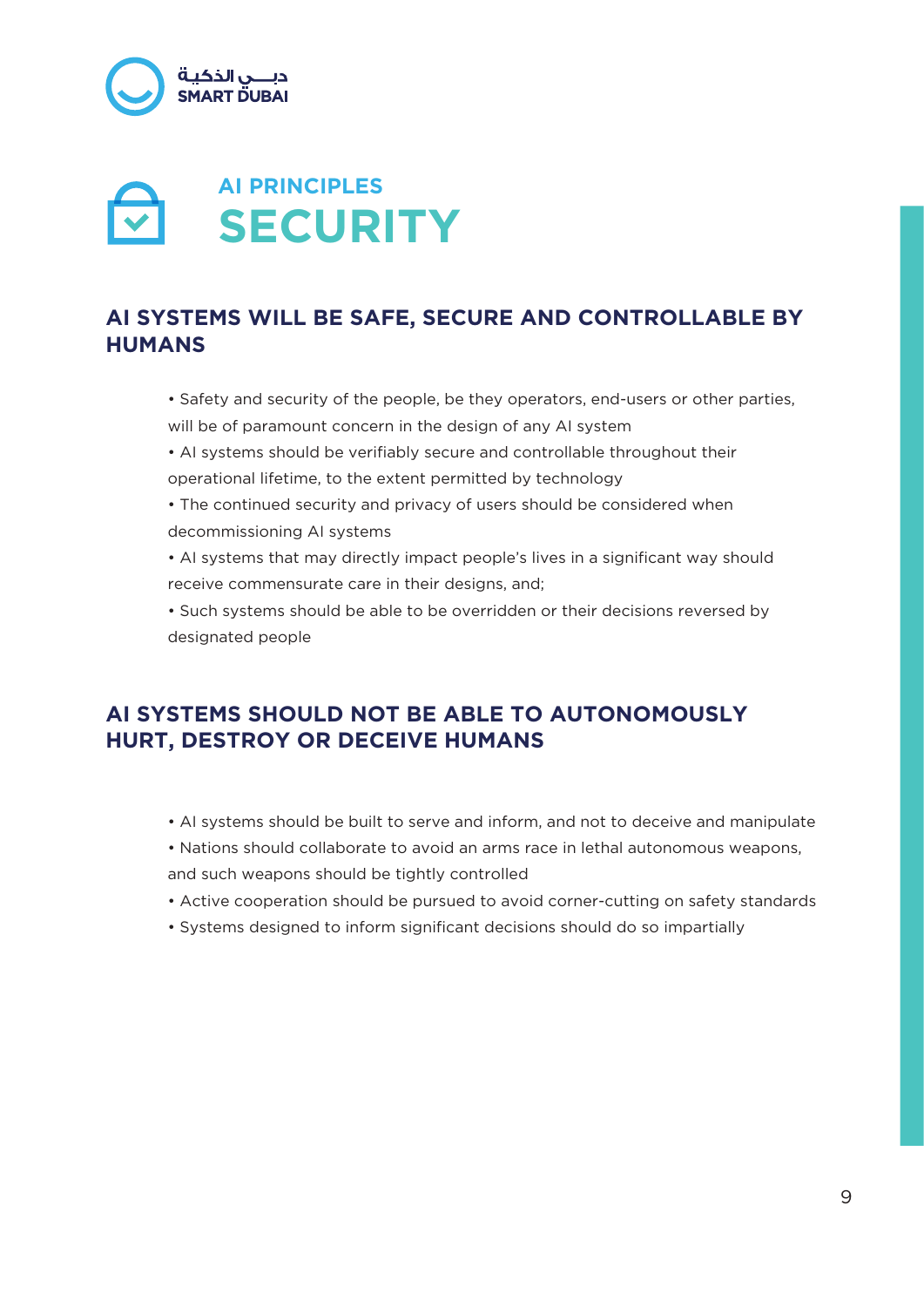

# **AI PRINCIPLES HUMANITY**

# **WE WILL GIVE AI SYSTEMS HUMAN VALUES AND MAKE THEM BENEFICIAL TO SOCIETY**

- Government will support the research of the beneficial use of AI
- AI should be developed to align with human values and contribute to human flourishing
- Stakeholders throughout society should be involved in the development of AI and its governance

# **WE WILL PLAN FOR A FUTURE IN WHICH AI SYSTEMS BECOME INCREASINGLY INTELLIGENT**

- Governance models should be developed for artificial general intelligence (AGI) and superintelligence
- AGI and superintelligence, if developed, should serve humanity as a whole
- Long-term risks of AI should be identified and planned for
- Recursively self-improving AI development should be disclosed and tightly monitored and controlled for risk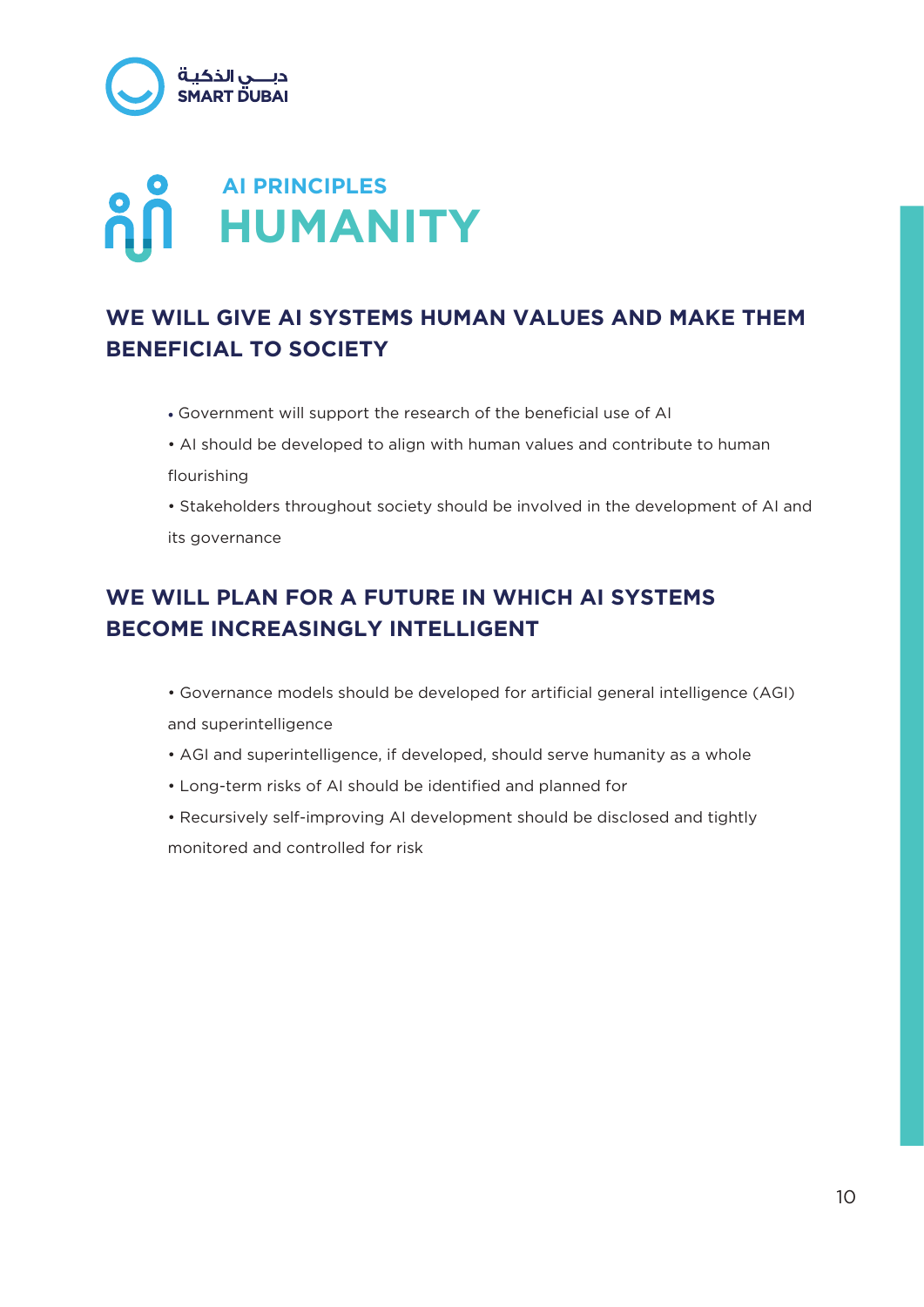

# **INCLUSIVENESS AI PRINCIPLES**

# **WE WILL GOVERN AI AS A GLOBAL EFFORT**

- Global cooperation should be encouraged to ensure the safe governance of AI
- Government will support the establishment of internationally recognised standards and best practices in AI, and when they are established, shall adhere to them

# **WE WILL SHARE THE BENEFITS OF AI THROUGHOUT SOCIETY**

- Development of AI systems will be matched by a response to its impact on employment
- AI will be used to help humans retain purpose and flourish mentally, emotionally and economically alongside AI
- Access to training, opportunity and tools should be made available
- Education should evolve and reflect the latest developments in AI, enabling people to adapt to societal change

# **WE WILL PROMOTE HUMAN VALUES, FREEDOM AND DIGNITY**

- AI should improve society, and society should be consulted in a representative fashion to inform the development of AI
- Humanity should retain the power to govern itself and make the final decision, with AI in an assisting role

• AI systems should conform to international norms and standards with respect to human values and people rights and acceptable behaviour

# **WE WILL RESPECT PEOPLE'S PRIVACY**

- AI systems should respect privacy and use the minimum intrusion necessary
- AI systems should uphold high standards of data governance and security, protecting personal information

• Surveillance or other AI-driven technologies should not be deployed to the extent of violating internationally and/or UAE's accepted standards of privacy and human dignity and people rights 11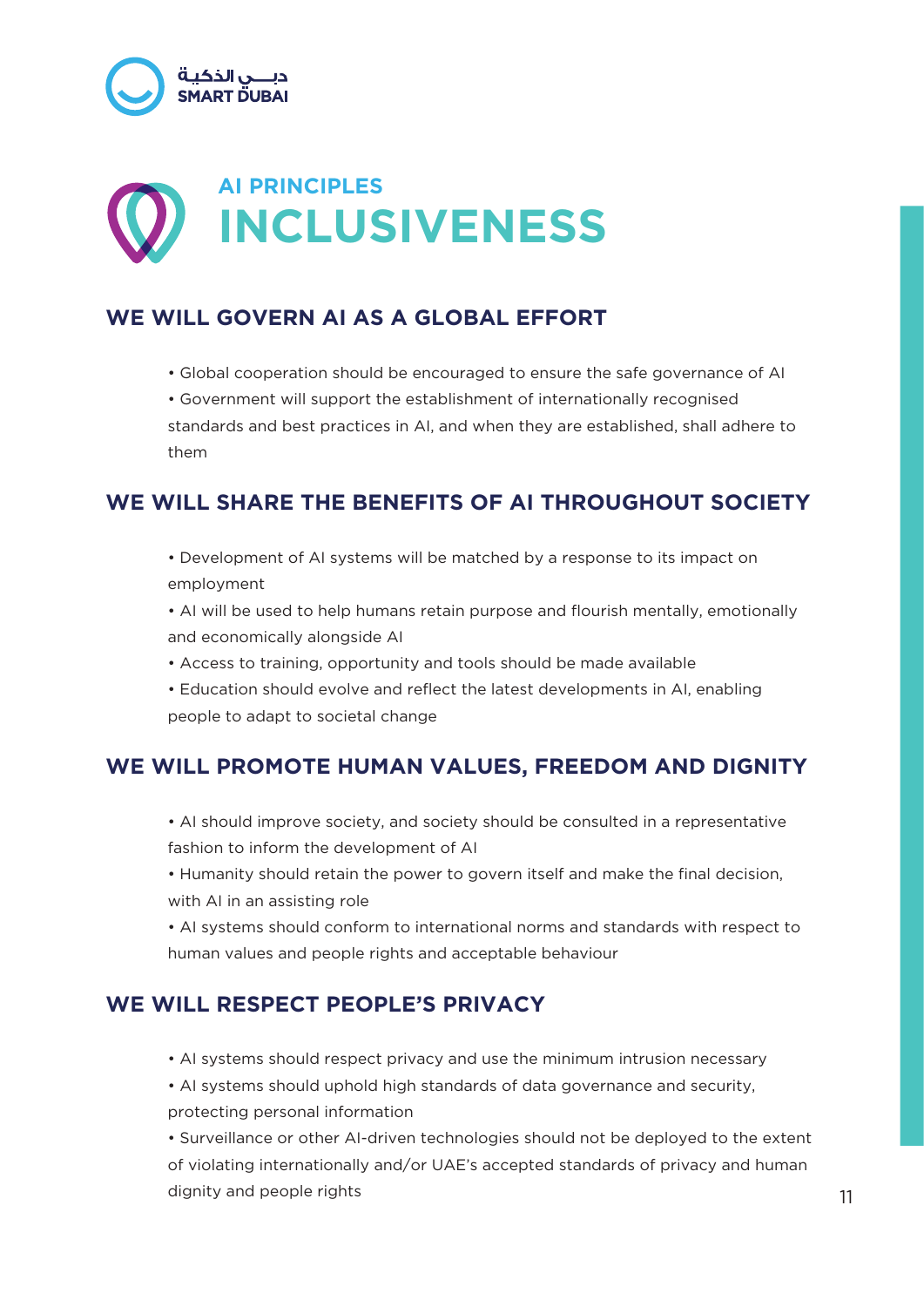



| <b>VERSION</b> | <b>STAGE</b>           | <b>DATE</b><br><b>COMPLETED</b> | <b>SUMMARY</b><br><b>OF CHANGES</b>                                                      |
|----------------|------------------------|---------------------------------|------------------------------------------------------------------------------------------|
| 1.0            | Internal               | 06/09/2018                      | First draft                                                                              |
| 1.1            | Internal               | 06/09/2018                      | Design                                                                                   |
| 1.2            | Consultation           | 10/09/2018                      | Add elaboration<br>under each principle                                                  |
| 1.3            | Consultation           | 10/09/2018                      | Changes following<br>steering meeting 2:<br><b>Alignment to Humanity</b>                 |
| 1.4            | Consultation           | 25/09/2018                      | Changes following<br>steering meeting 2<br><b>Equality to Inclusiveness</b>              |
| 1.5            | Feedback               | 09/10/2018                      | Changes following<br>first round of feedback<br>by public and private<br>sector entities |
| 1.6            | <b>Internal Review</b> | 30/12/2018                      | Minor changes to the<br>wording of principles:<br>Humanity, Inclusiveness                |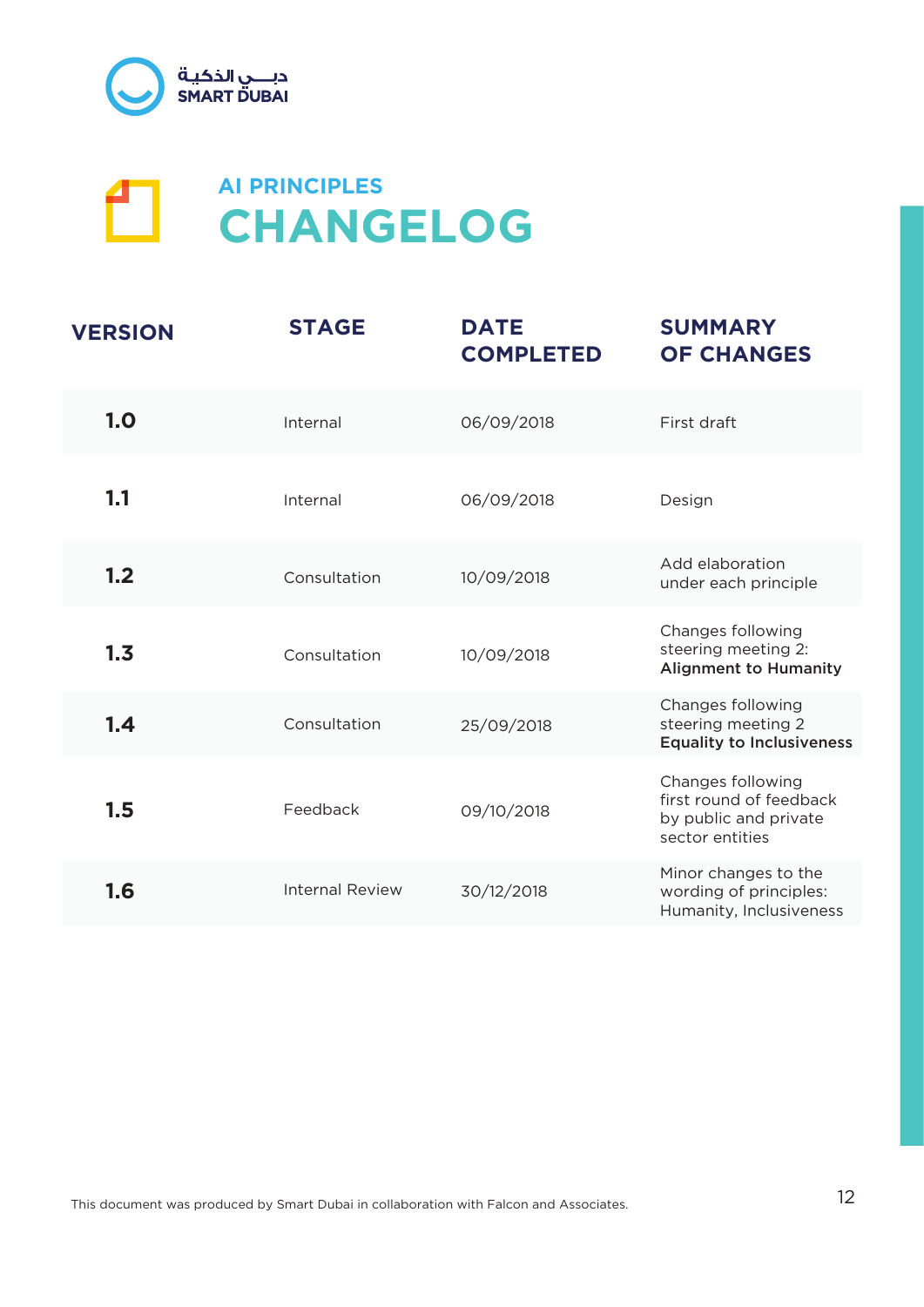

# **AI GUIDELINES**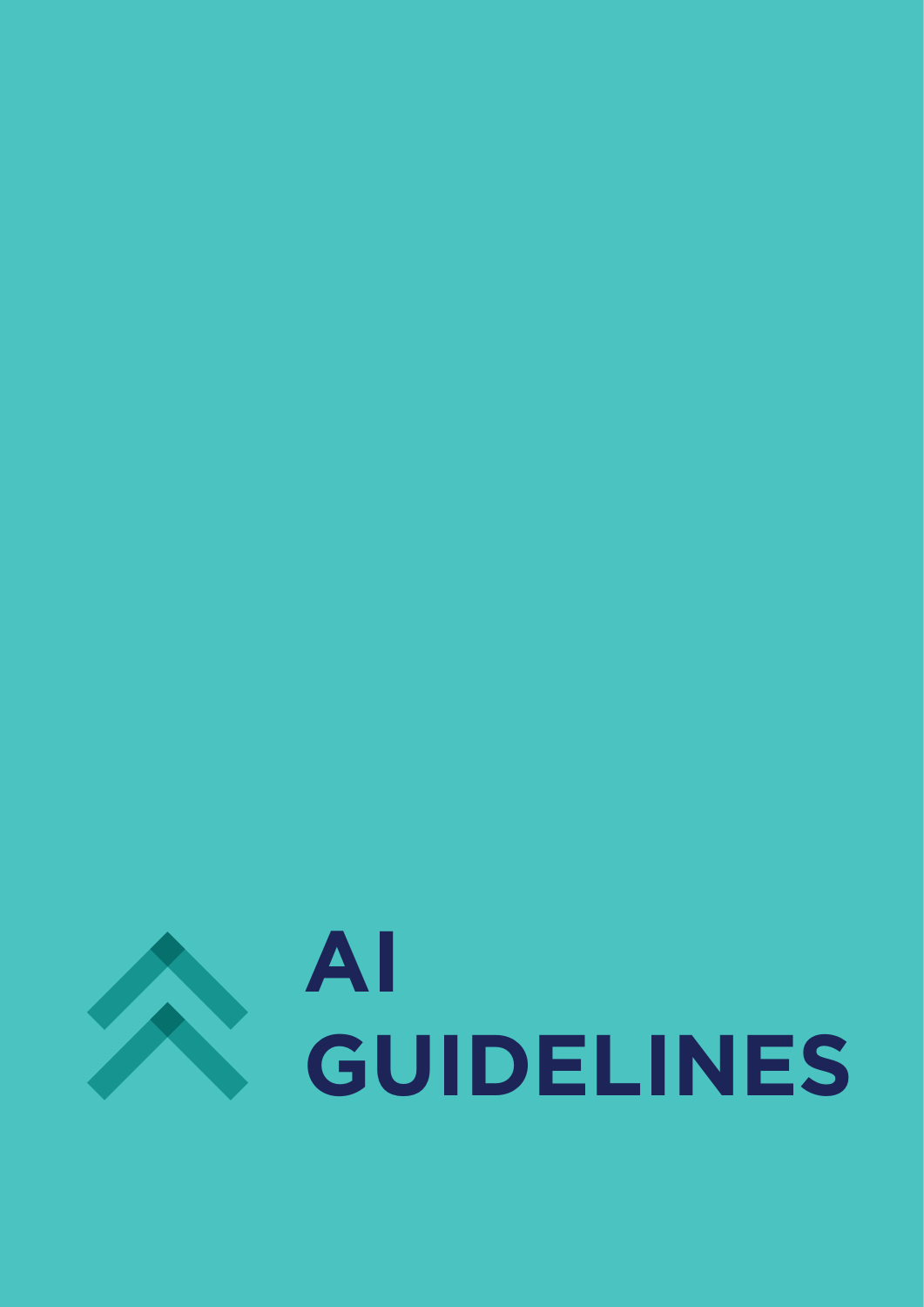

# **DUBAI AI ETHICS GUIDELINES**

# **INTRODUCTION**

AI's rapid advancement and innovation potential across a range of fields is incredibly exciting. Yet a thorough and open discussion around AI ethics, and the principles organisations using this technology must consider, is urgently needed.

Dubai's Ethical AI Toolkit has been created to provide practical help across a city ecosystem. It supports industry, academia and individuals in understanding how AI systems can be used responsibly. It consists of principles and guidelines, and a self-assessment tool for developers to assess their platforms.

The Dubai AI Ethics Guidelines relate to Ethics principle in Dubai AI Principles:

#### **"AI systems should be fair, transparent, accountable and understandable"**

They offer tangible suggestions to help stakeholders adhere to the principle. They deliver detailed guidance and are arranged according to the four sub-principles of Ethics principle:

- We will make AI systems **fair**
- We will make AI systems **accountable**
- We will make AI systems **transparent**
- We will make AI systems as **explainable** as technically possible

The guidelines are non-binding, and are being drafted as a collaborative, multi-stakeholder effort, with full awareness of organisations' needs to innovate and protect their intellectual property. This is a collaborative process where all stakeholders are invited to be part of the dialogue. We would like to see the Dubai AI Ethics Guidelines evolve into a universal, practical and applicable framework informing ethical requirements for AI design and use. With these guidelines our aim is to offer unified guidance that is continuously improved in collaboration with our communities. The eventual goal is to reach widespread agreement and adoption of commonly-agreed policies to inform the ethical use of AI not just in Dubai but around the world.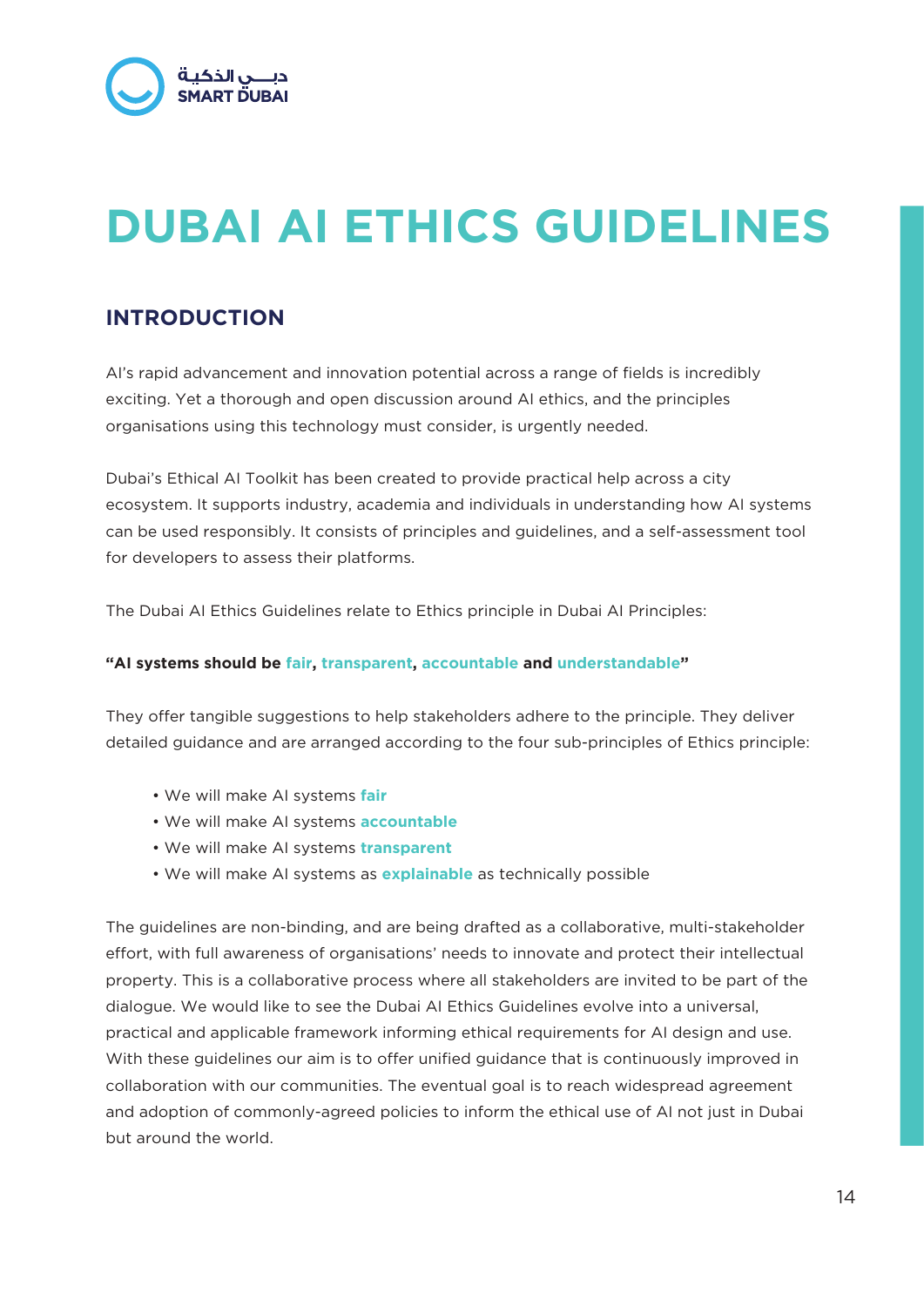

# **SCOPE**

This document gives guidelines for achieving the ethical design and deployment of AI systems in both the public and private sectors. Specifically it covers the crucial issues of Fairness, Accountability, Transparency and Explainability of the algorithms at the heart of AI systems. This document does not cover issues relating to employment, security or any other aspects of the governance of artificial intelligence besides those mentioned above.

AI already surrounds us, but some applications are more visible and sensitive than others. This document is applicable only to those AI systems which make or inform 'significant decisions' – that is, those decisions which have the potential for significant impact either on individuals or on society as a whole. They also apply to 'critical decisions', which are a subset of significant decisions and are of especially critical nature. See the Definitions section for a full definition of 'significant decision' and 'critical decision'.

# **DEFINITIONS**

For the purposes of these guidelines, the following definitions apply:

#### **AI developer organisation**

An organisation which does any of the following:

- determine the purpose of an AI system;
- design an AI system;
- build an AI system, or:
- perform technical maintenance or tuning on an AI system

**Note 1 to entry:** the definition applies regardless of whether the organisation is the ultimate user of the system, or whether they sell it on or give it away

#### **EXAMPLE:**

A company develops an artificially intelligent facial recognition system and sells it to a country's border force, who use it to identify suspicious personnel. The company is an AI developer organisation and the border force is an AI operator organisation.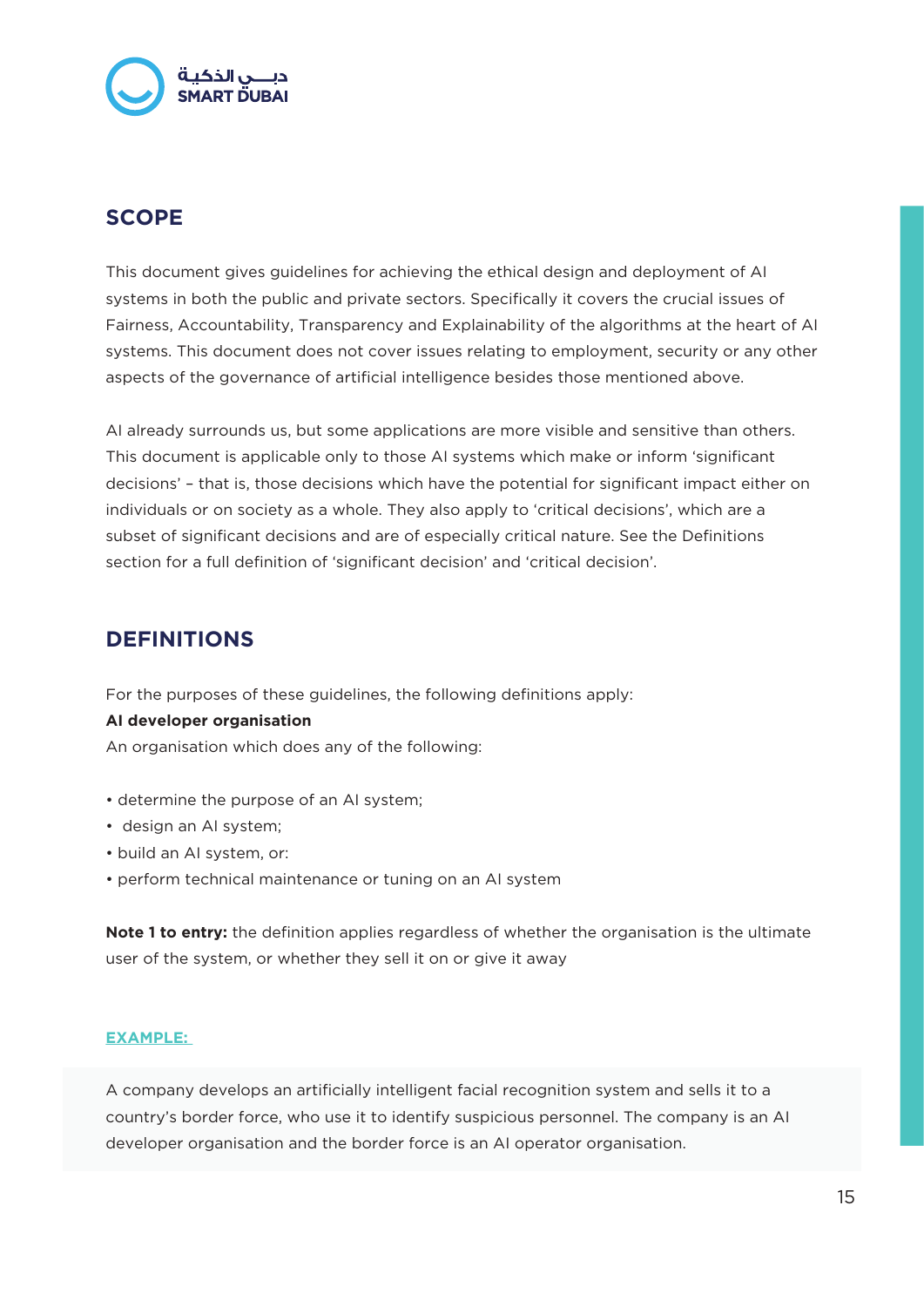

# **AI OPERATOR ORGANISATION**

An organisation which does any of the following:

- use AI systems in operations, backroom processes or decision-making;
- use an AI system to provide a service to an AI subject;
- is a business owner of an AI system;
- procure and treat data for use in an AI system, or:
- evaluate the use case for an AI system and decide whether to proceed

**Note 1 to entry:** this definition applies regardless of whether the AI system was developed in-house or procured.

**Note 2 to entry:** it is possible for organisations to be both an AI developer organisation and an AI operator organisation

## **ARTIFICIAL INTELLIGENCE**

(also "AI")

The capability of a functional unit to perform functions that are generally associated with human intelligence such as reasoning, learning and self-improvement<sup>1</sup>.

## **ARTIFICIALLY INTELLIGENT SYSTEM**

(also "AI system")

A product, service, process or decision-making methodology whose operation or outcome is materially influenced by artificially intelligent functional units

**Note 1 to entry:** it is not necessary for a system's outcome to be solely determined by artificially intelligent functional units in order for the system to be defined as an artificially intelligent system

**Note 2 to entry:** a particular feature of AI systems is that they learn behaviour and rules not explicitly programmed in

<sup>1</sup> Consistent with ISO/IEC 2382:2015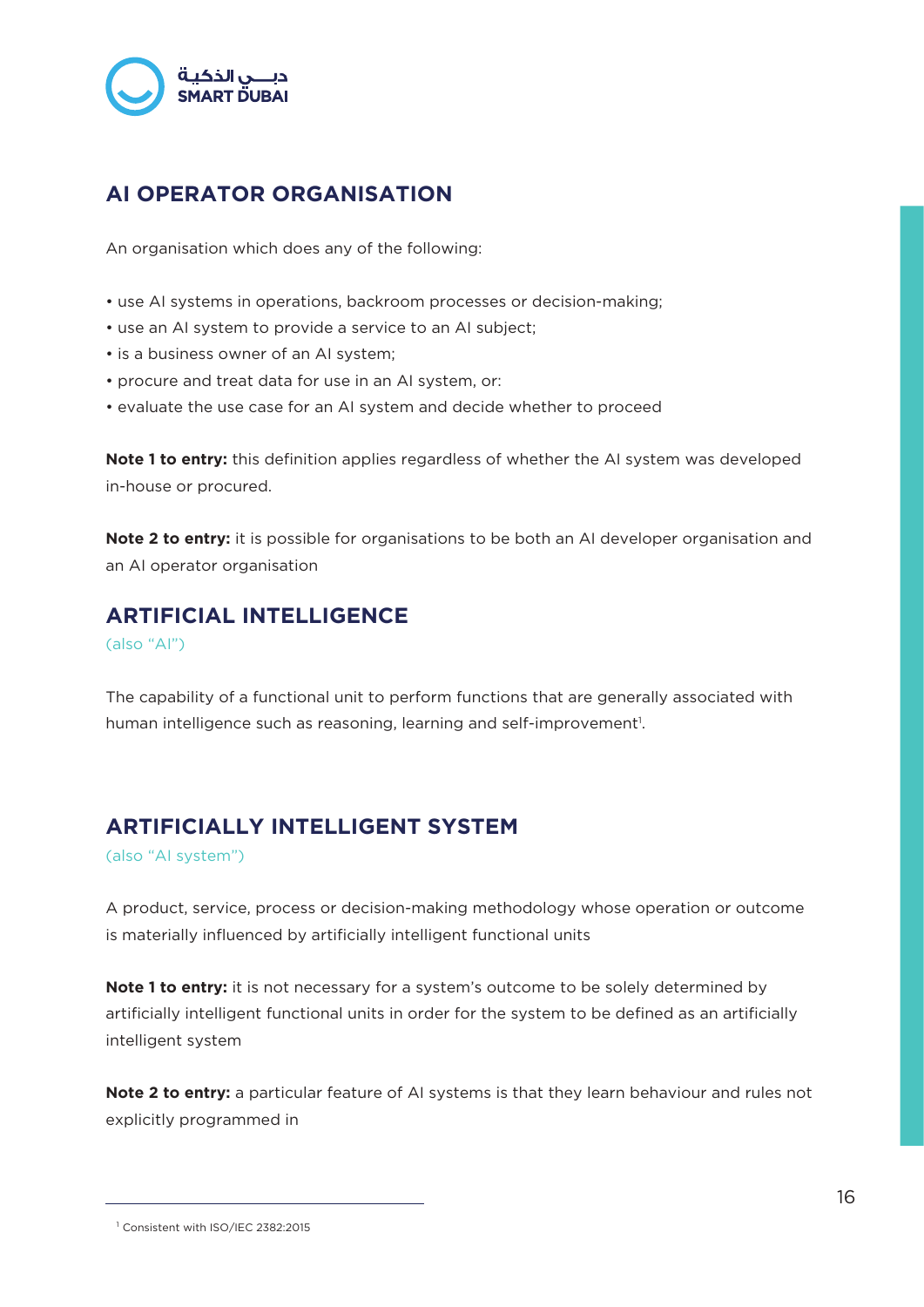

#### **EXAMPLE:**

A small claims court uses an artificially intelligent software package to collect evidence pertaining to a case, compare it to similar cases in the past, and present a recommended decision to a judge. The judge determines the final outcome. This decision-making methodology is materially influenced by an artificially intelligent functional unit, and is therefore classified as an AI system.

#### **EXAMPLE:**

A government entity uses a chatbot which allows customers to ask routine questions, book appointments and conduct minor financial transactions. The chatbot responds to customer queries with pre-written responses and is based on pre-programmed decision rules. Therefore the chatbot is not an AI system. If, however, the chatbot autonomously adjusted its treatment of customers based on the outcome of past cases, it would be an AI system.

# **BIAS**

#### (of a system)

Inclination or prejudice for or against one person or group, especially in a way considered to be unfair<sup>2</sup>.

# **CRITICAL DECISION**

An individually significant decision which is deemed to either have a very large impact on an individual or to have especially high stakes, be especially sensitive, have the potential to cause high loss or damage, is societally significant, or sets important precedent. Note 1 to entry: the types of decisions referred to here are the same as those in the definition of significant-at-scale decisions, except in this case the effects are felt as a result of an individual decision rather than an aggregate of many decisions.

<sup>&</sup>lt;sup>2</sup> Oxford Dictionary 2018, Oxford University Press, viewed online 4th October 2018, <https://en.oxforddictionaries.com>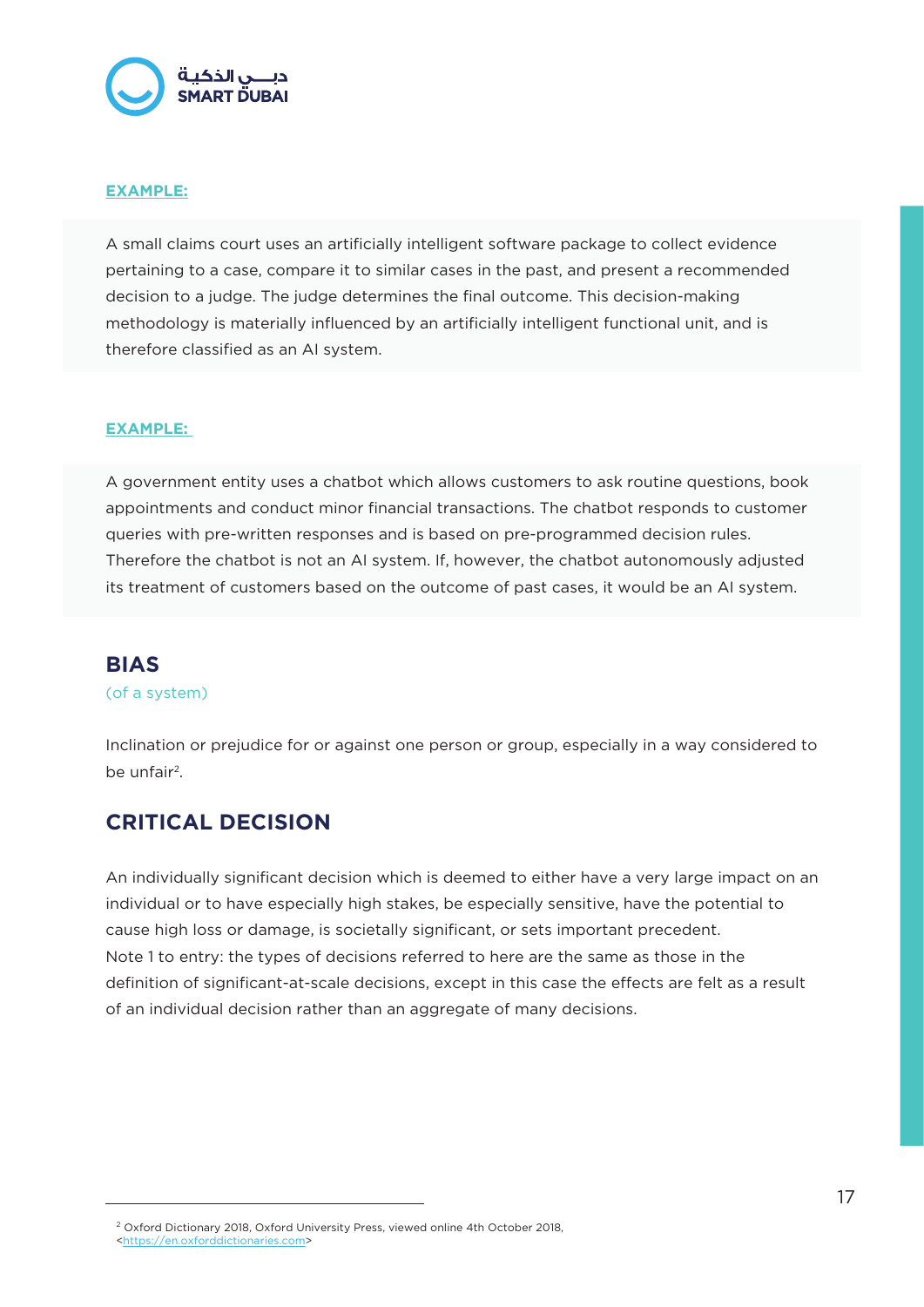

#### **EXAMPLE:**

A court determines whether a defendant is guilty of a criminal charge, with the punishment for guilt being a life sentence. This is a critical decision because it has a very large impact on the life of the defendant and also sets precedent for similar cases in the future.

# **ETHICS**

(as applied to AI)

The concepts of fairness, accountability, transparency and explainability.

**Note 1 to entry:** for the purposes of this document, ethics does not include privacy concerns, model accuracy (except insofar as fairness and redress are concerned, for example), employment, or any other AI-related issues besides those listed in the definition.

# **FUNCTIONAL UNIT**

Entity of hardware or software, or both, capable of accomplishing a specified purpose<sup>3</sup>.

# **INDIVIDUALLY SIGNIFICANT DECISION**

A decision which has the potential for significant impact on at least one individual's circumstances, behaviour or choices, or has legal or similarly significant effects on him or her.

#### **EXAMPLE:**

A company decides to make an employee redundant. This is an individually significant decision because of its potential impact on the employee's financial situation.

# **NON-OPERATIONAL BIAS**

#### (of a system)

#### **Bias that is either:**

- 1. not a design feature; or
- 2. not important in achieving the stated purpose of the system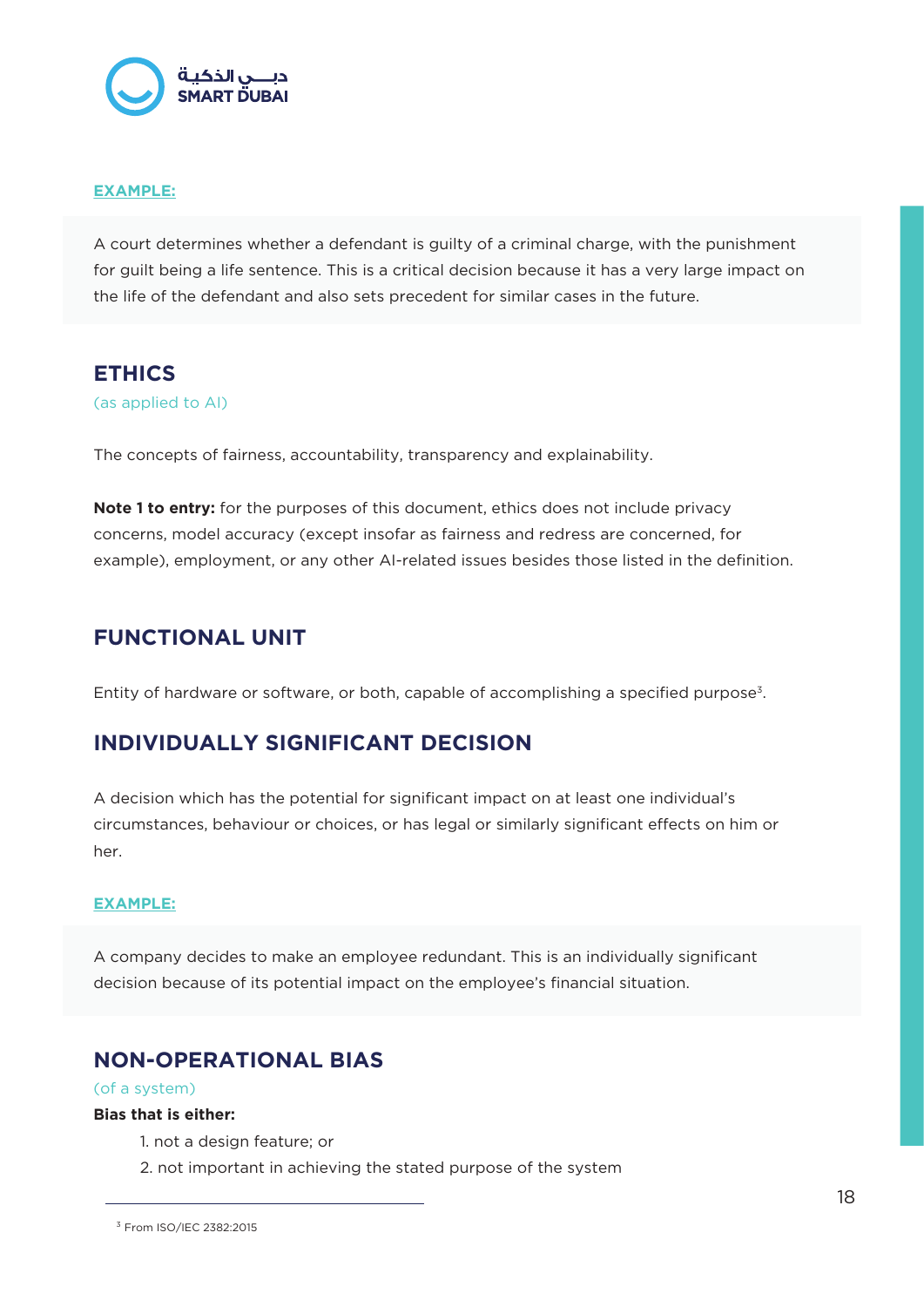

# SET OF SIGNIFICANT-AT-SCALE DECISIONS

A set of decisions made by the same system or organisation which, when taken in aggregate, have significant impact on society as a whole or groups within it.

**Note 1 to entry:** the decisions need not be individually significant in order to qualify, in aggregate, as a set of significant-at-scale decisions

**Note 2 to entry**: examples of areas which have a large impact on society include but are not limited to: the large scale allocation of resources or opportunities amongst groups; the structure of government; the division of power between large entities or groups; the law, and its interpretation and enforcement; conflict and war; international relations, etc.

#### **EXAMPLE:**

An AI system is used by a website to determine which content to show users. This decision is not individually significant, since a user is not greatly affected by whether a particular piece of media is shown to them. However if the website is popular then the AI system may be making a set of significant-at-scale decisions, because any biases in the system will affect a large number of users.

# **SIGNIFICANT DECISION**

A decision which is either individually significant or is part of a set of significant-at-scale decisions.

# **SUBJECT OF AN ARTIFICIALLY INTELLIGENT SYSTEM**

(also 'AI subject')

A natural person who is any of the following:

- an end-user of an AI system
- directly affected by the operation of or outcomes of an AI system, or:
- a recipient of a service or recommendation provided by an AI system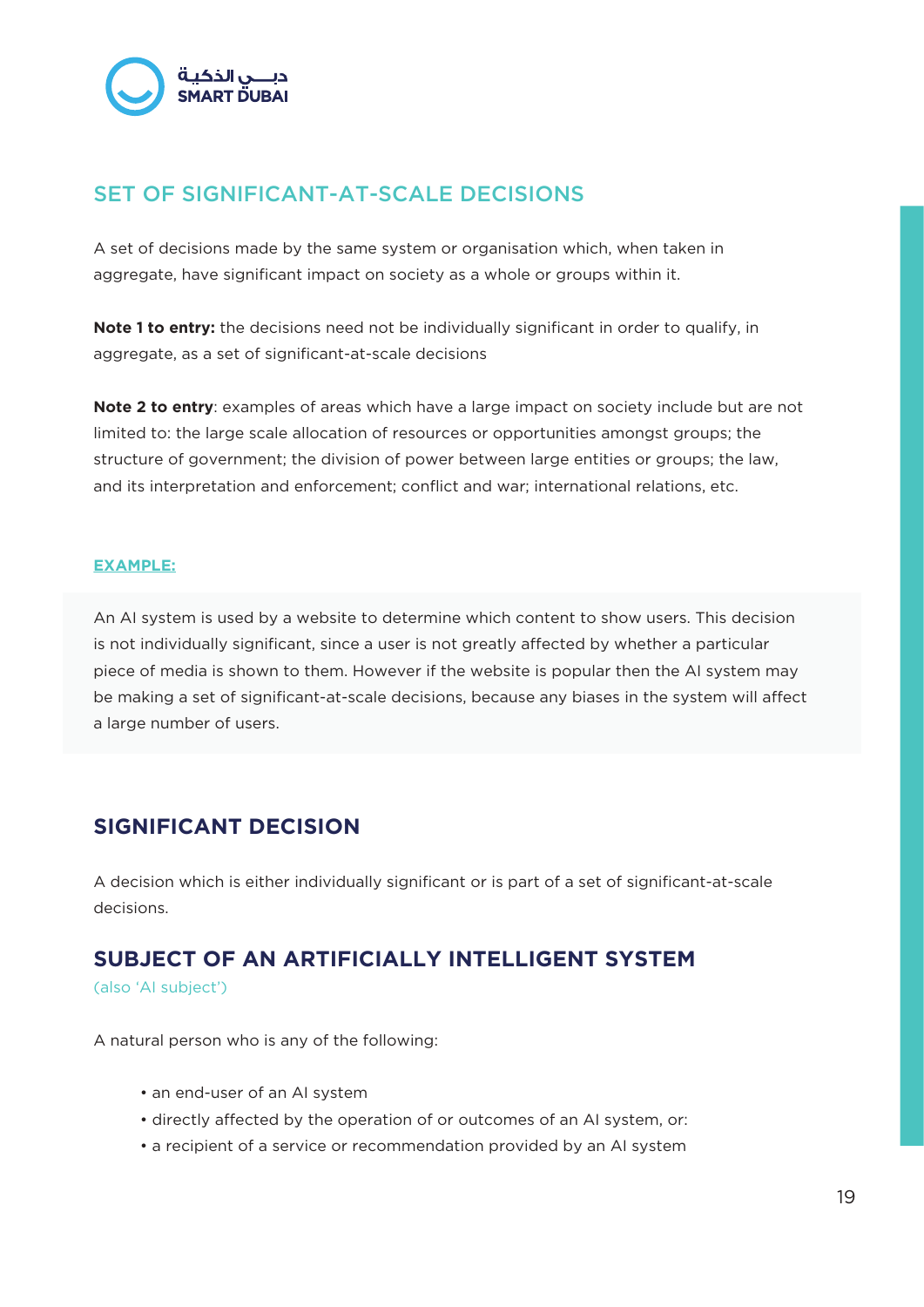

# **GUIDELINES**

# **1.1. WE WILL MAKE AI SYSTEMS FAIR**

## **1.1.1. Consideration should be given to whether the data ingested is representative of the affected population**

1.1.1.1. AI developer organisations and AI operator organisations should undertake reasonable data exploration and/or testing to identify potentially prejudicial decision-making tendencies in AI systems arising from biases in the data

#### **EXAMPLE:**

Following a natural disaster, a government relief agency uses an AI system to detect communities in greatest need by analysing social media data from a range of websites. However those communities where smartphone penetration is lower have less presence on social media, and so are at risk of receiving less attention. Therefore the charity complements their AI tool with traditional techniques to identify needy populations elsewhere.

> 1.1.1.2. AI developer organisations and AI operator organisations should refrain from training AI systems on data that is not likely to be representative of the affected AI subjects, or is not likely to be accurate, whether that be due to age, omission, method of collection, or other factors

> 1.1.1.3. AI developer organisations should consider whether their AI systems can be expected to perform well when exposed to previously-unseen data, especially when evaluating people who are not well-represented in the training data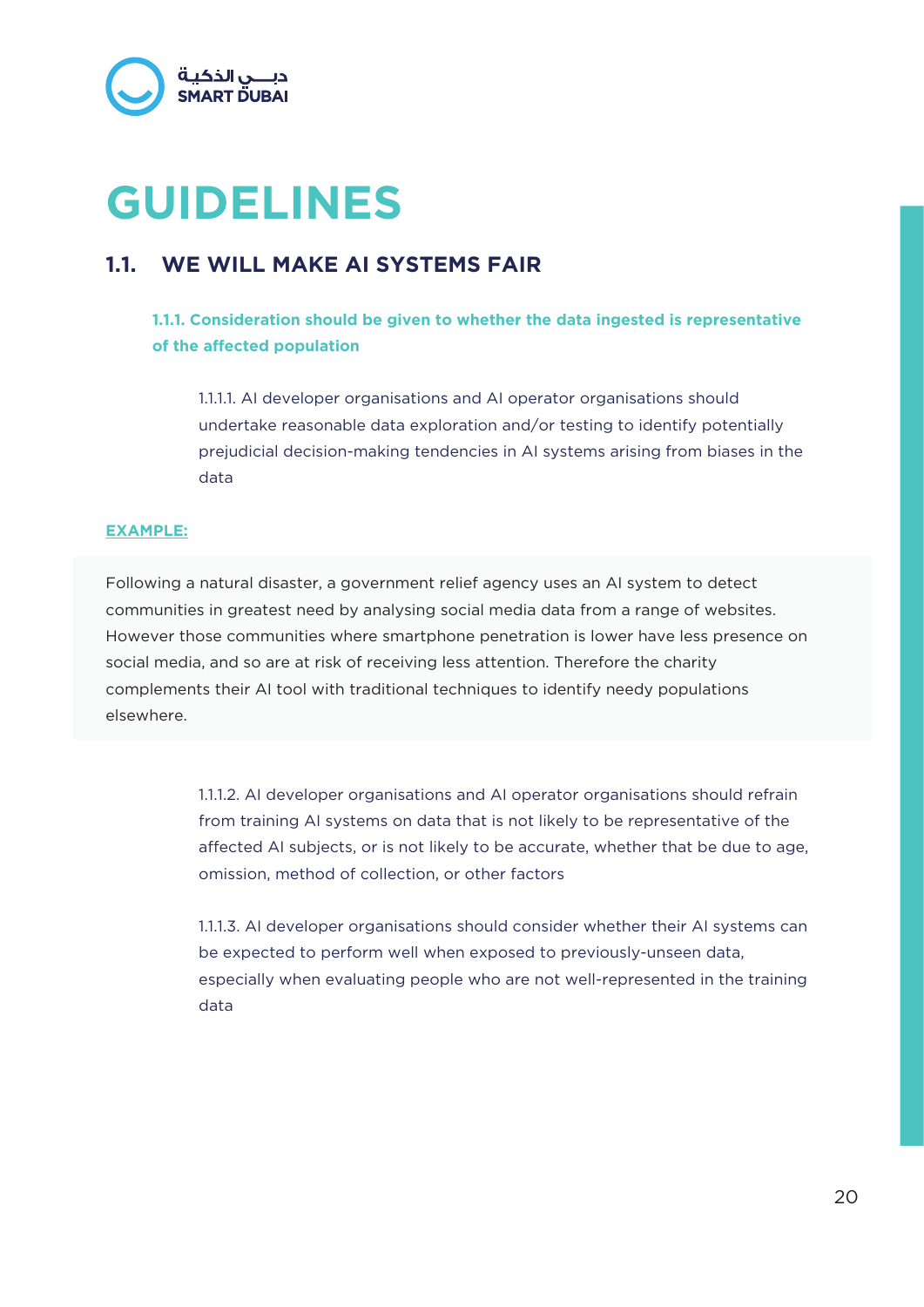

## **1.1.2. Consideration should be given to whether decision-making processes introduce bias**

1.1.2.1. When subjecting different groups to different decision-making processes, AI developer organisations should consider whether this will lead to non-operational bias

1.1.2.2. When evaluating the fairness of an AI system, AI developer organisations and AI operator organisations should consider whether AI subjects in the same circumstances receive equal treatment

#### **EXAMPLE:**

An organisation uses an AI tool to automate the pre-screening of candidates for a job opening. It is trained on data from the company's existing employees, the majority of whom are from the same ethnic background. Therefore the system learns to use name and nationality as discriminating factors in filtering job applicants. This could have been identified through testing and rectified by, for example, balancing the training data or only using relevant data fields for training.

#### **1.1.3. Significant decisions informed by the use of AI should be fair**

1.1.3.1. AI developer organisations and AI operator organisations could consider formal procedures such as Discrimination Impact Assessments as a means of ensuring fairness

**1.1.4. AI operator organisations should consider whether their AI systems are accessible and usable in a fair manner across user groups**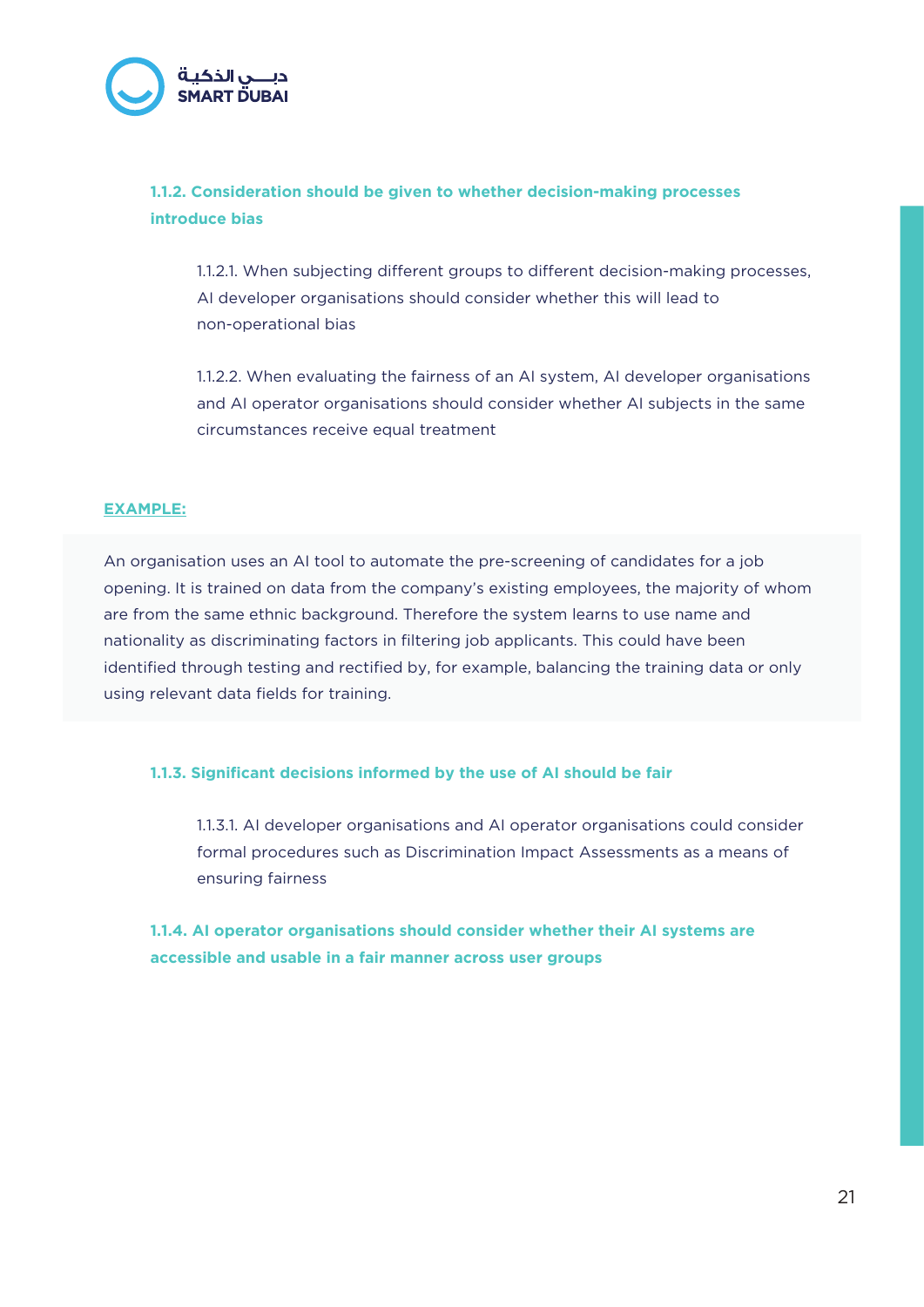

## **1.1.5. Consideration should be given to the effect of diversity on the development and deployment processes**

1.1.5.1. Efforts could be made to include people from diverse demographic backgrounds in the development and deployment processes

1.1.5.2. AI developer organisations should consider whether the assumptions they make about AI subjects could be wrong or are likely to lead to non-operational bias; if so, they should consider consulting the AI subjects in a representative manner during development and deployment to confirm these assumptions

# **1.2. WE WILL MAKE AI SYSTEMS ACCOUNTABLE**

**1.2.1. Accountability for the outcomes of an AI system should not lie with the system itself** 

1.2.1.1. Accountability for loss or damages resulting from the application of AI systems should not be attributed to the system itself

1.2.1.2. AI operator organisations and AI developer organisations should consider designating individuals to be responsible for investigating and rectifying the cause of loss or damage arising from the deployment of AI systems

## **1.2.2. Positive efforts should be made to identify and mitigate any significant risks inherent in the AI systems designed**

1.2.2.1. AI operator organisations should only use AI systems that are backed by respected and evidence-based academic research, and AI developer organisations should base their development on such research

1.2.2.2. AI operator organisations should identify the likely impact of incorrect automated decisions on AI subjects and, in the case where incorrect decisions are likely to cause significant cost or inconvenience, consider mitigating measures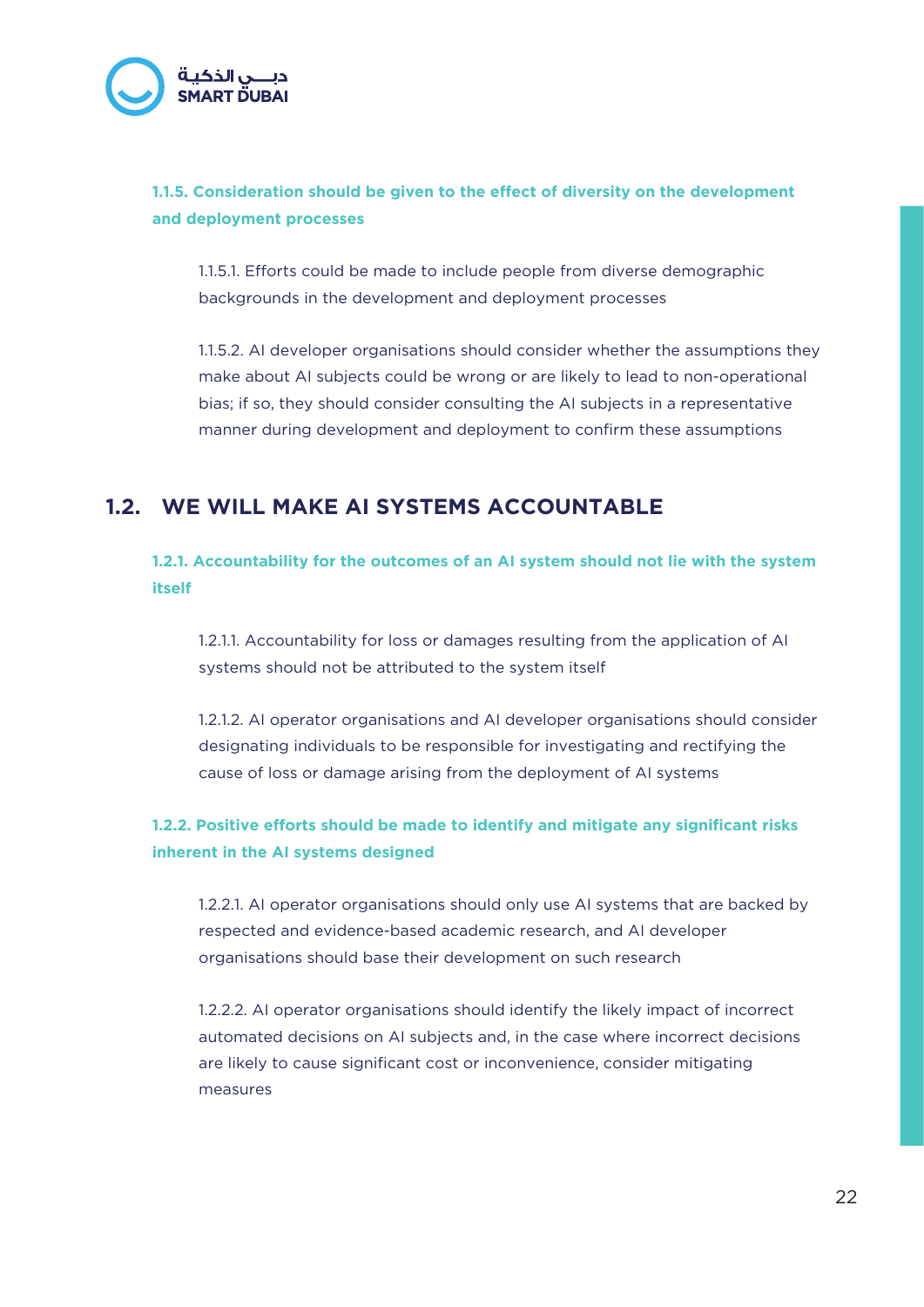

#### **EXAMPLE:**

A foreign country has a government service which identifies parents who owe money in child maintenance. The data matching process is often incorrect due to misspelled names or missing data which results in some individuals being incorrectly targeted automatically by the system with the result being a large bill, poor credit ratings and even freezing wages. The recourse for individuals who are incorrectly targeted is time-consuming and not straightforward4. If the potential impact of incorrect decisions had been assessed, mitigation measures such a user-friendly review procedure could have been set up.

> 1.2.2.3. AI operator organisations should consider internal risk assessments or ethics frameworks as a means to facilitate the identification of risks and mitigating measures

> 1.2.2.4. In designing AI systems to inform significant decisions, AI developer organisations should consider measures to maintain data accuracy over time, including:

- the completeness of the data;
- timely update of the data, and;
- whether the context in which the data was collected affects its suitability for the intended use case

#### **EXAMPLE:**

A border camera scanning for predictors of risk may misinterpret a "tic" of an individual with Tourette syndrome as suspicious. These can manifest in a diverse fashion, and should not cause this person to undergo secondary inspection every time they pass through the border5. If the data is updated after the first case is encountered then it would avoid causing inconvenience on subsequent visits.

> 1.2.2.5. AI developer organisations and AI operator organisations should consider tuning AI models periodically to cater for changes to data and/or models over time

> 1.2.2.6. AI operator organisations should consider whether AI systems trained in a comparatively static environment will display model instability when deployed in dynamic environments

<sup>&</sup>lt;sup>4</sup> Cabinet Office (UK), Data Science Ethical Framework, Version 1.0, licensed under the Open Government Licence v3.0, p. 13 5 Government of Canada. (2018). Responsible AI in the Government of Canada. Digital Disruption White Paper Series. Version 2.0, p.26. Retrieved from: https://docs.google.com/document/d/1Sn-qBZUXEUG4dVk909eSg5qvfbpNlRhzIefWPtBwbxY/edit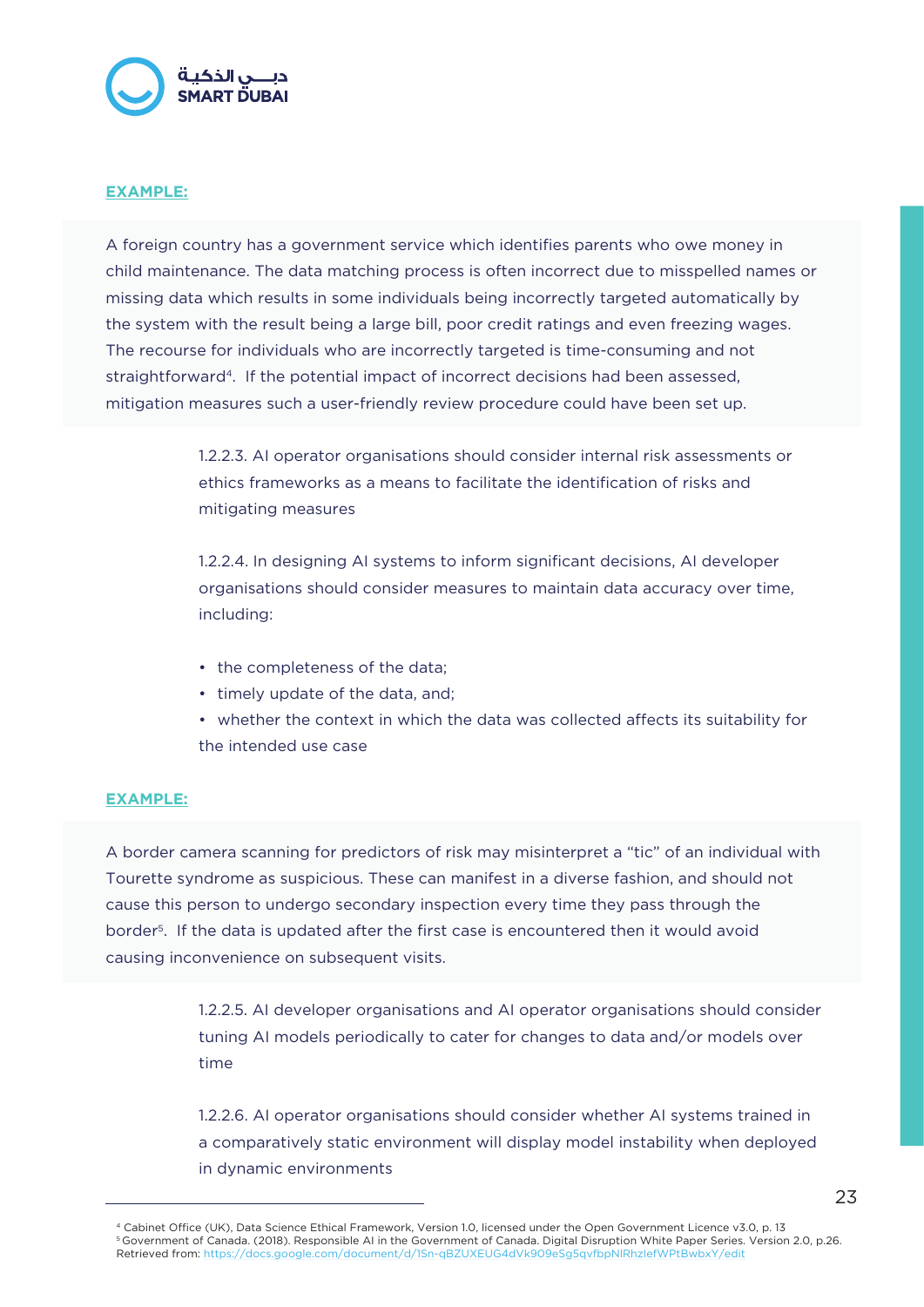

#### **EXAMPLE:**

AI systems will need to be able to adapt to the changes in the environment that they are deployed in. For example, a self-driving car would need to quickly adapt to unexpected and dangerous road by learning in real time from other cars that have successfully dealt with these conditions. In addition, such mission-critical applications must handle noisy inputs and defend against malicious actors<sup>6</sup>.

> 1.2.2.7. AI operator organisations should consider working with their vendors (AI developer organisations) to continually monitor performance

> 1.2.2.8. AI operator organisations should subject AI systems informing significant decisions to quality checks at least as stringent as those that would be required of a human being taking the same decision

## **1.2.3. SUSPENDED - AI systems informing critical decisions should be subject to appropriate external audit**

1.2.3.1. When AI systems are used for critical decisions, external auditing of the AI systems in question should be used as a means to ensure meaningful standards of transparency and accountability are upheld

1.2.3.2. In the case that critical decisions are of civic interest, public release of the results of the audit should be considered as a means of ensuring public processes remain accountable to those affected by them

#### **SUSPENSION NOTICE:**

Guideline 1.2.3. has been suspended until further notice. Reason: no external auditing mechanism has yet been established.

<sup>&</sup>lt;sup>6</sup> Stoica, I. et. al.,2017, A Berkeley View of Systems Challenges for AI, p. 2, https://arxiv.org/pdf/1712.05855.pdf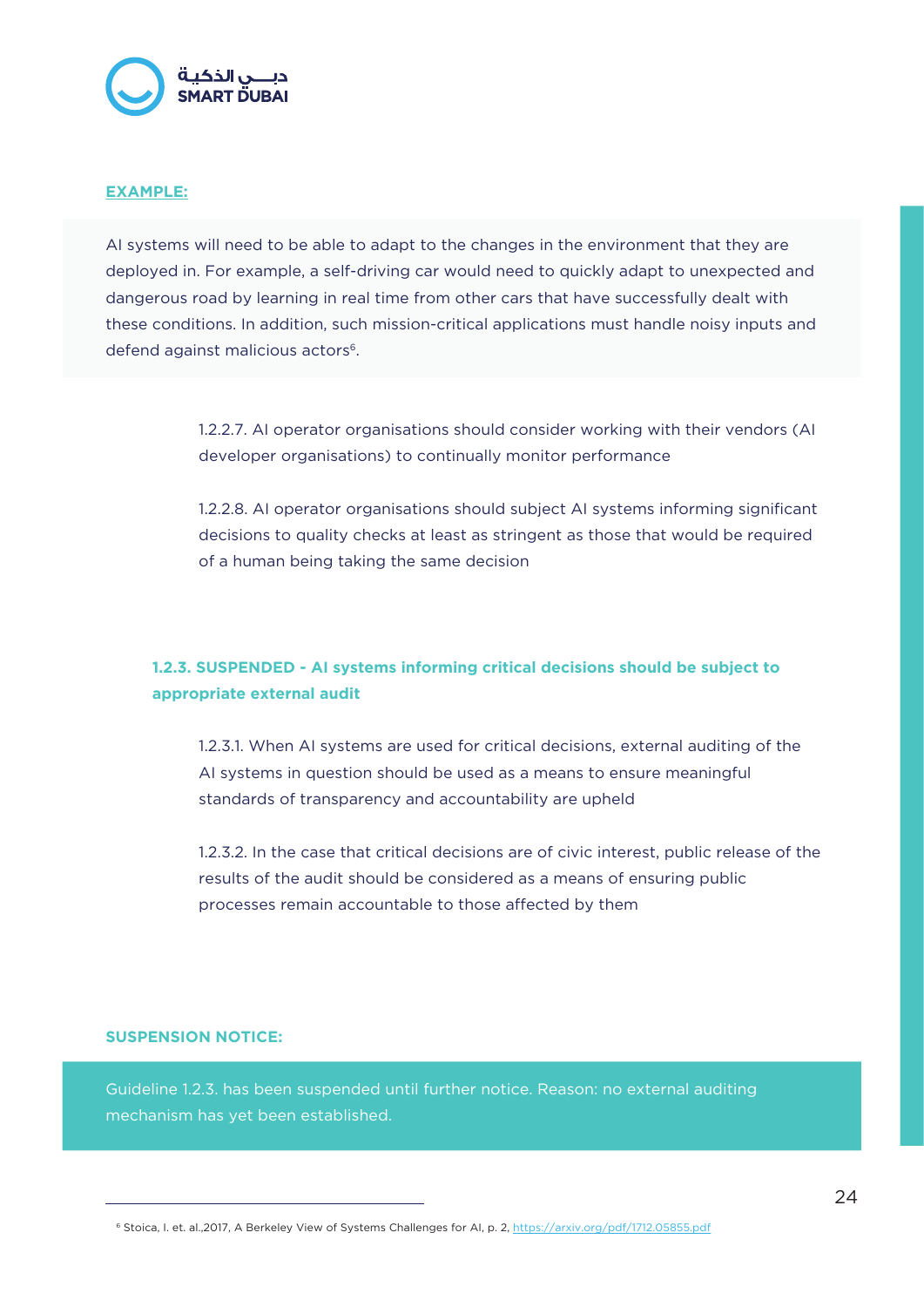

## **1.2.4. AI subjects should be able to challenge significant automated decisions concerning them and, where appropriate, be able to opt out of such decisions**

1.2.4.1. AI operator organisations which use AI systems to inform significant decisions should provide procedures by which affected AI subjects can challenge a specific decision concerning them

1.2.4.2. AI operator organisations should consider such procedures even for non-significant decisions

1.2.4.3. AI operator organisations should make affected AI subjects aware of these procedures, and should design them in a convenient and user-friendly way

1.2.4.4. AI operator organisations should consider employing human case evaluators to review any such challenges and, when appropriate, overturn the challenged decision

1.2.4.5. AI operator organisations should consider instituting an opt-out mechanism for significant automated decisions

#### **EXAMPLE:**

A bank allows customers to apply for a loan online by entering their data. The bank uses an AI system to automatically determine whether to give the loan and what the interest rate should be. They provide users with an option to contest the decision and have it reviewed by a human<sup>7</sup>. They also require that customers justify their challenge by filling in a form, which assists the case reviewer and deters customers from challenging a decision without good reason.

> 1.2.4.6. AI operator organisations could consider compensating affected AI subjects in the case of loss or inconvenience caused by incorrect automated decisions

1.2.4.7. AI operator organisations could consider "crowd challenge" mechanisms whereby a critical number of complaints triggers an investigation into the fairness and/or accuracy of a decision-making process as a whole

7 Adapted from EU Commission, Can I be subject to automated individual decision-making, including profiling? Retrieved from: https://ec.europa.eu/info/law/law-topic/data-protection/reform/rights-citizens/my-rights/can-i-be-subject-automatedindividual-decision-making-including-profiling\_en#example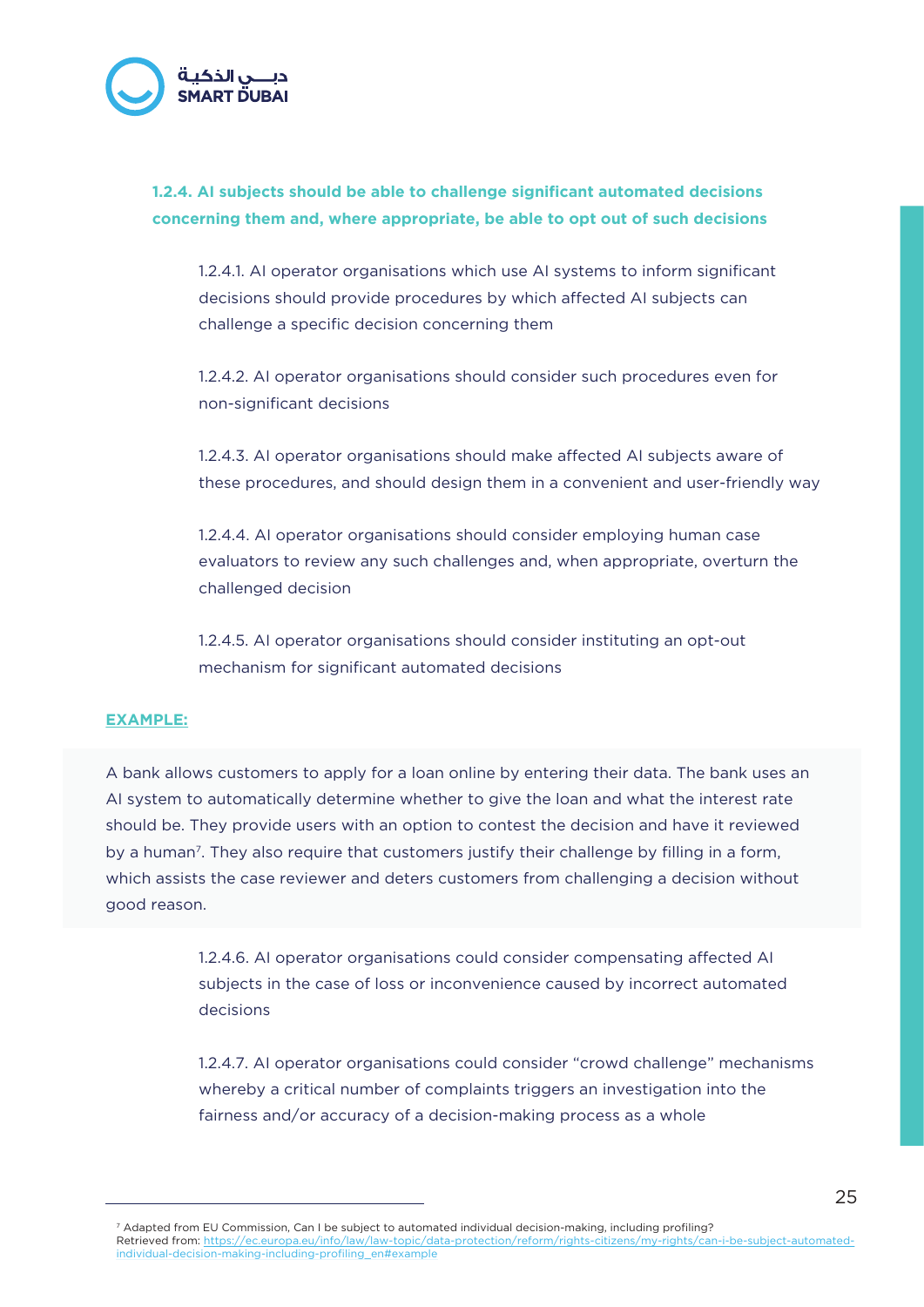

## **1.2.5. AI systems informing significant decisions should not attempt to make value judgements on people's behalf without prior consent**

1.2.5.1. When informing an AI subject about significant choices they will make, AI systems should not unreasonably restrict the available options or otherwise attempt to influence their value judgements without the explicit consent of the AI subject in question

## **1.2.6. AI systems informing significant decisions should be developed by diverse teams with appropriate backgrounds**

1.2.6.1. AI developer organisations who develop AI systems which may be used to assist in making critical decisions should involve in the process experts with a background in social science, policy, or another subject which prepares them to evaluate the broader societal impact of their work

1.2.6.2. Development of AI systems informing significant decisions should include consultation with experts in the field in which the system will be deployed

#### **EXAMPLE:**

An app that uses AI to assess medical symptoms and has a large user base had to face regulatory scrutiny because of number of complaints from doctors. They warned that the application can miss signs of serious illness. A number of different shortcomings were identified by doctors, some of which the company could address and resolve<sup>8</sup>.

**1.2.7. AI operator organisations should understand the AI systems they use sufficiently to assess their suitability for the use case and to ensure accountability and transparency**

1.2.7.1. In the case of critical decisions, AI operator organisations should avoid using AI systems that cannot be subjected to meaningful standards of accountability and transparency

1.2.7.2. AI developer organisations should consider notifying customers and AI operator organisations of the use cases for which the system has been designed, and those for which it is not suitable

<sup>8</sup> Financial Times. 2018. High-profile health app under scrutiny after doctor's complaints. Retrieved from: https://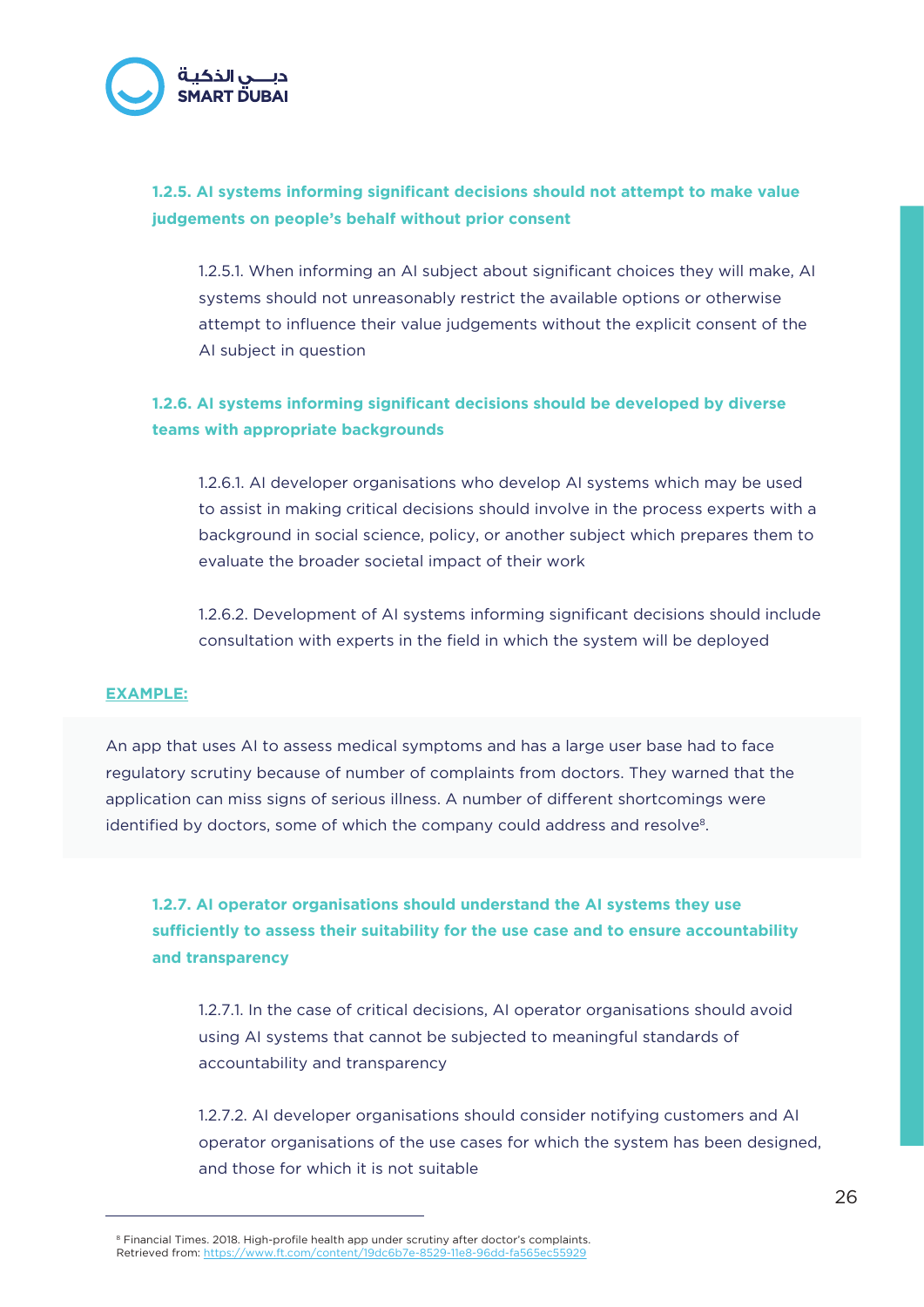

# **1.3. WE WILL MAKE AI SYSTEMS TRANSPARENT**

**1.3.1. Traceability should be considered for significant decisions, especially those that have the potential to result in loss, harm or damage**

1.3.1.1. For AI systems which inform significant decisions, especially those with the potential to cause loss, harm or damage, AI developer organisations should consider building in traceability, i.e. the ability to trace the key factors leading to any specific decision

1.3.1.2. To facilitate the above, AI developer organisations and AI operator organisations should consider documenting the following information during the design, development and deployment phases, and retaining this documentation for a length of time appropriate to the decision type or industry:

- the provenance of the training data, the methods of collection and treatment, how the data was moved, and measures taken to maintain its accuracy over time;
- the model design and algorithms employed, and;
- changes to the codebase, and authorship of those changes

1.3.1.3. Where possible given the model design, AI developer organisations should consider building in a means by which the "decision journey" of a specific outcome (i.e. the component decisions leading to it) can be logged

#### **EXAMPLE:**

A technology company has a product which is designed to assist in medical diagnosis. It documents each stage of its reasoning and relates it back to the input data9.

#### **1.3.2. People should be informed of the extent of their interaction with AI systems**

3.3.2.1. AI operator organisations should inform AI subjects when a significant decision affecting them has been made by an AI system

<sup>9</sup> See IBM WatsonPaths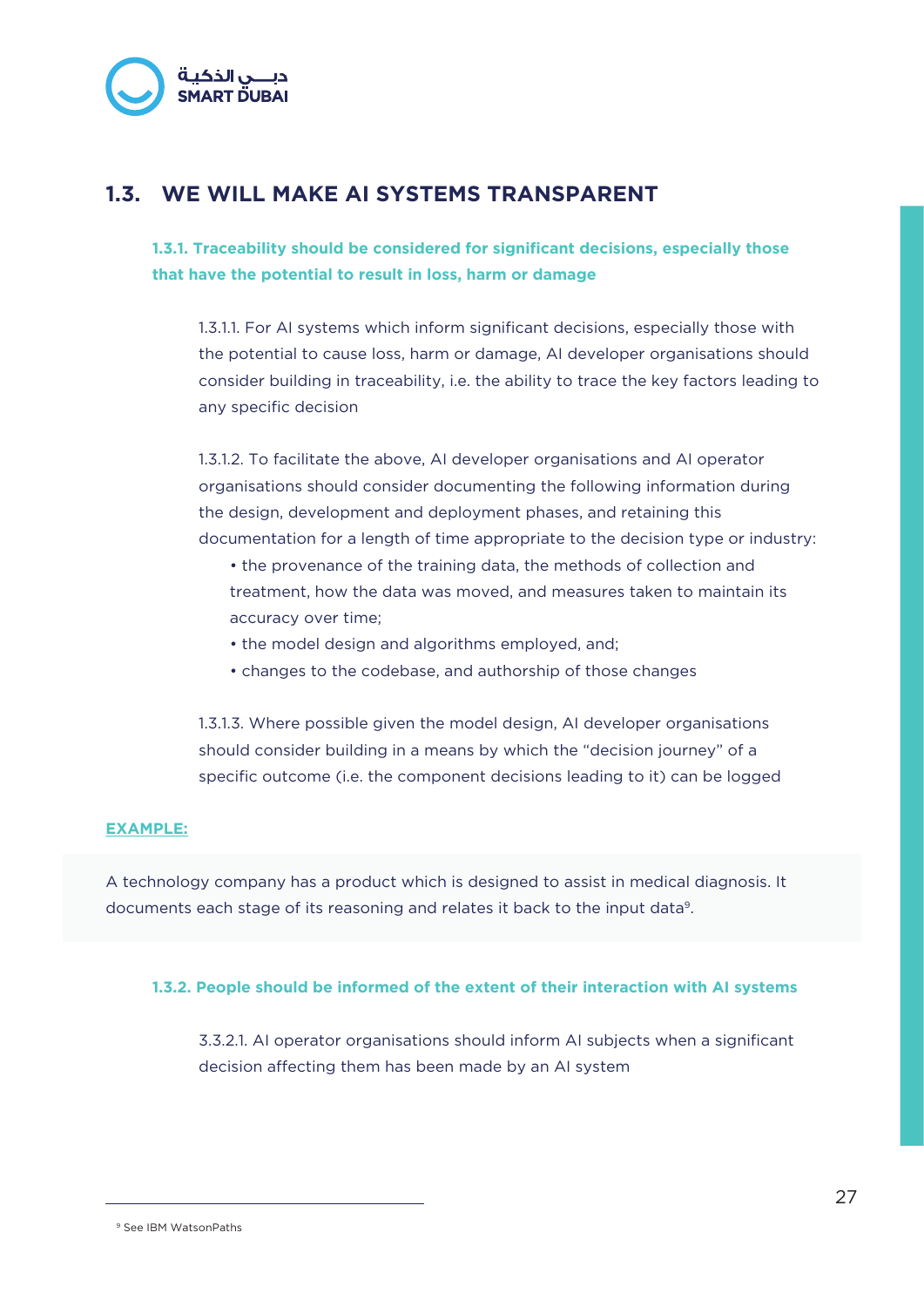

#### **EXAMPLE:**

A small claims court adjudicates minor civil matters such as debt collection and evictions. They introduce an AI system to suggest the outcome of a ruling. At the time of the ruling the plaintiff and defendant are notified that the decision was assisted by an AI system. The court also provides an explanation for the decision.

> 1.3.2.2. If an AI system can convincingly impersonate a human being, it should do so only after notifying the AI subject that it is an AI system

#### **EXAMPLE:**

A technology company produces a conversational AI agent which can make some phone calls on behalf of its users. Those who receive the calls may believe that they are speaking to a human. Therefore the company programs the agent to identify itself at the start of every conversation.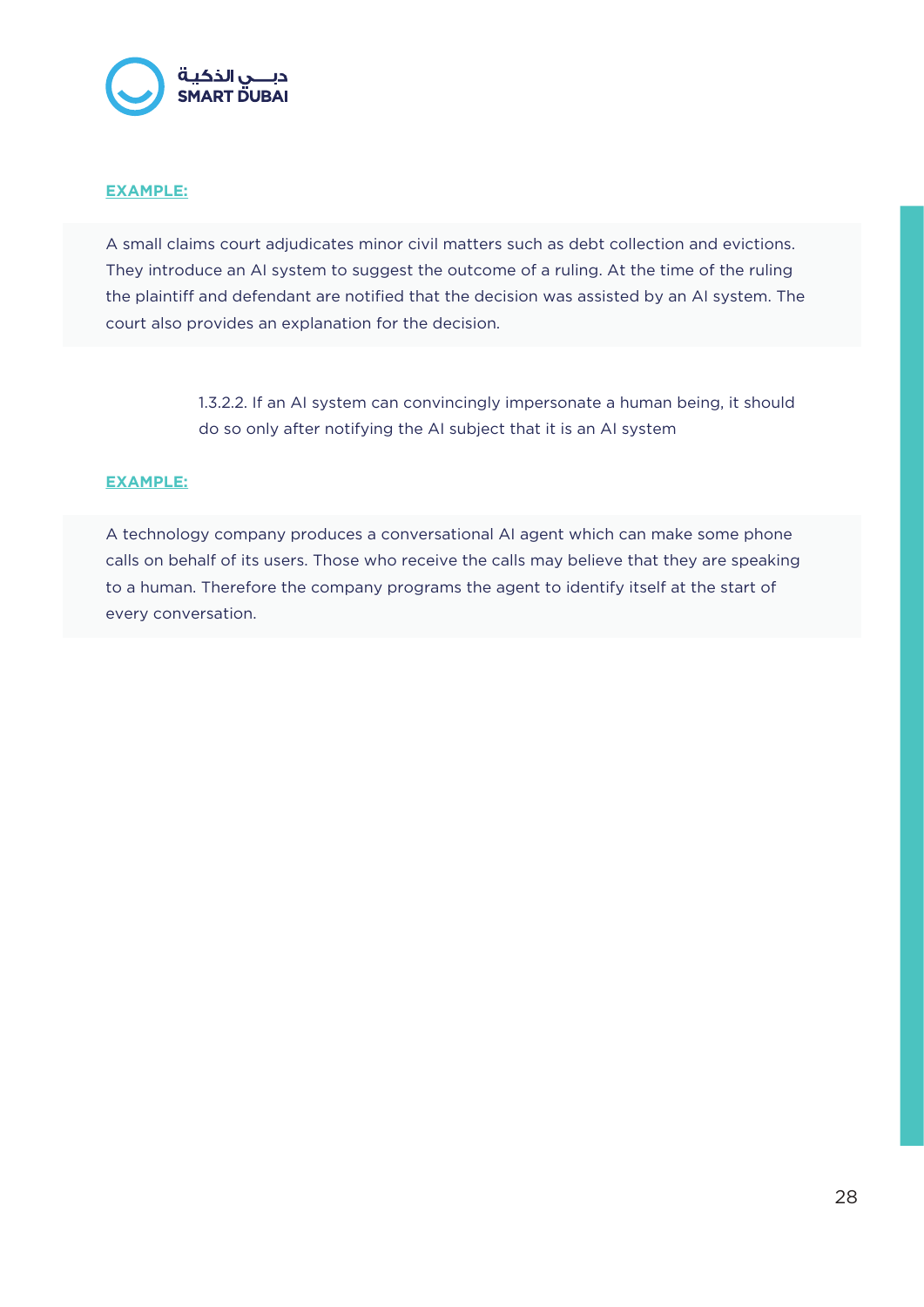# **1.4. WE WILL MAKE AI SYSTEMS AS EXPLAINABLE AS TECHNICALLY POSSIBLE**

**1.4.1. AI operator organisations could consider providing affected AI subjects with a high level explanation of how their AI system works**

1.4.1.1. AI operator organisations could consider informing the affected AI subjects in understandable, non-technical language of:

- the data that is ingested by the system;
- the types of algorithms employed;
- the categories into which people can be placed, and;
- the most important features driving the outcomes of decisions

#### **EXAMPLE:**

A person turned down for a credit card might be told that the algorithm took their credit history, age, and postcode into account, but not learn why their application was rejected<sup>10</sup>.

> 1.4.1.2. For non-sensitive public sector use cases designed for the common good, AI operator organisations could consider making source code, together with an explanation of the workings of the AI system, available either publicly or upon request (this should be done only if there is low risk of people 'gaming the system')

1.4.2. AI operator organisations should consider providing affected AI subjects with a means to request explanations for specific significant decisions, to the extent possible given the state of present research and the choice of model

1.4.2.1. AI operator organisations should consider providing a means by which people affected by a significant decision informed by AI can access the reasoning behind that decision

<sup>10</sup> The Guardian. AI watchdog needed to regulate automated decision-making, say experts. Retrieved from: https://www.theguardian.com/technology/2017/jan/27/ai-artificial-intelligence-watchdog-needed-to-preventdiscriminatory-automated-decisions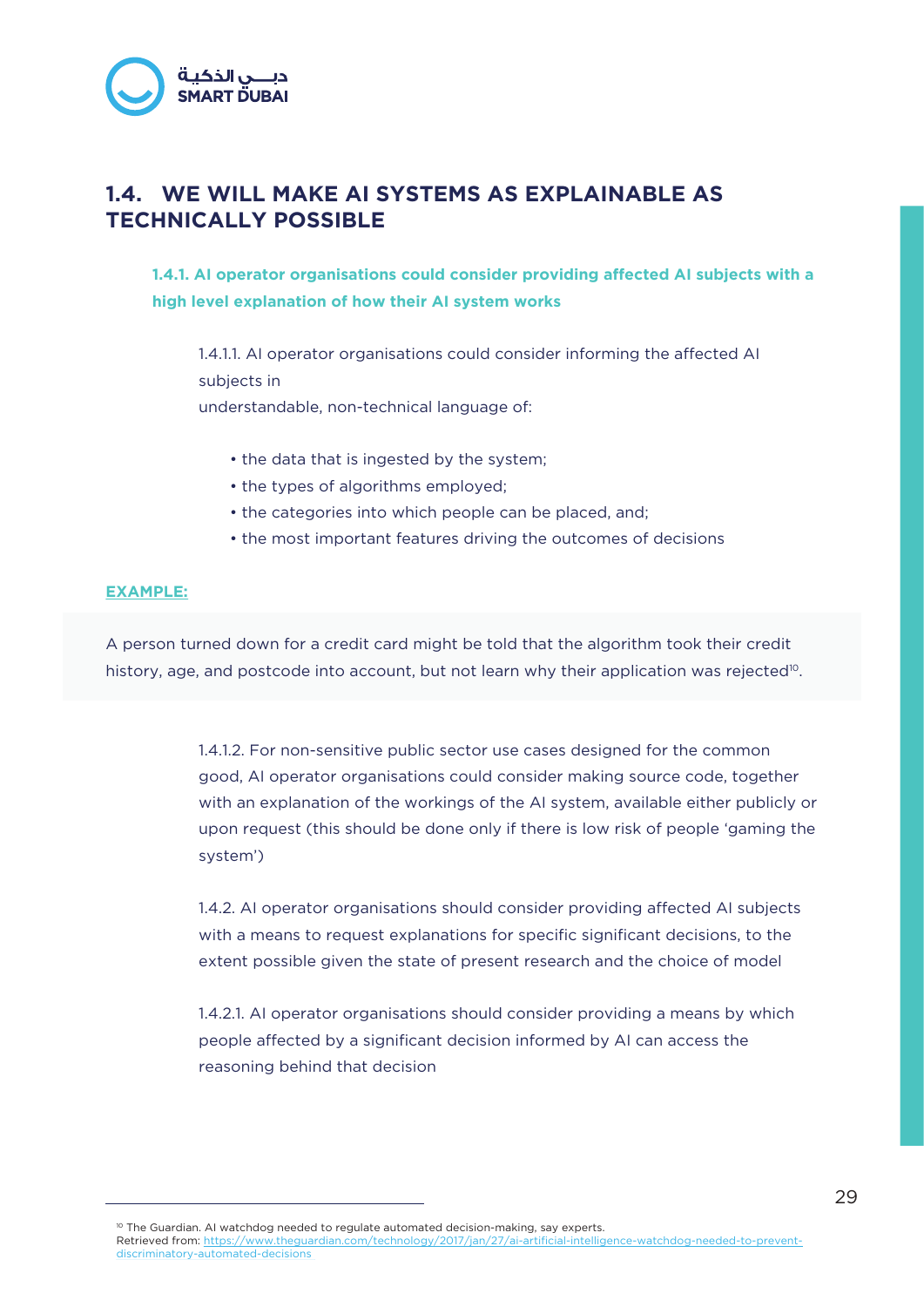

#### **EXAMPLE:**

The US Consumer Financial Protection Bureau requires that creditors in the US who reject credit applications must explain to the applicant the principal reason(s) why their application was rejected (e.g. "length of residence" or "age of automobile")<sup>11</sup>. In particular, "statements that the adverse action was based on the creditor's internal standards or policies or that the applicant, joint applicant, or similar party failed to achieve a qualifying score on the creditor's credit scoring system are insufficient".

> 1.4.2.2. Where such explainability is not possible given available technology, AI operator organisations should consider compromises such as counterfactual reasoning, or listing the most heavily weighted factors contributing to the decision

#### **EXAMPLE:**

The UK's NHS developed a tool called Predict, which allows women with breast cancer to compare their case to other women who have had the same condition in the past, and visualize the expected survival rate under various treatment options. The website has an explanation page which shows the weights behind various factors and contains a description of the underlying mathematics<sup>12</sup>.

**1.4.3. In the case that such explanations are available, they should be easily and quickly accessible, free of charge and user-friendly**

<sup>11</sup> Consumer Financial Protection Bureau, 12 CFR Part 1002 - Equal Credit Opportunity Act (Regulation B), § 1002.9 Notifications, Retrieved from https://www.consumerfinance.gov/policy-compliance/rulemaking/regulations-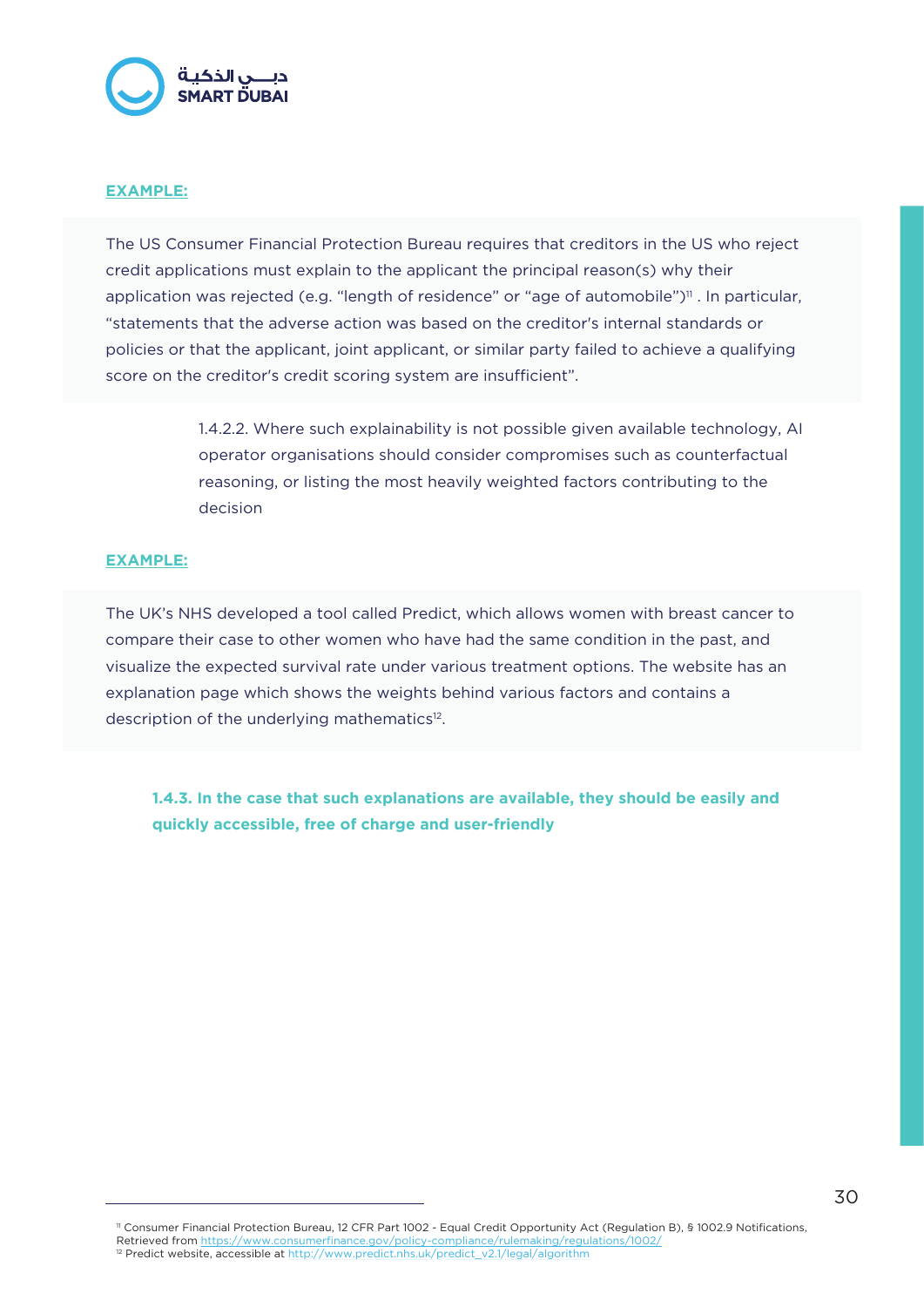



| <b>VERSION</b> | <b>STAGE</b>           | <b>DATE</b><br><b>COMPLETED</b> | <b>SUMMARY</b><br><b>OF CHANGES</b>                             |
|----------------|------------------------|---------------------------------|-----------------------------------------------------------------|
| 1.0            | Consultation           | 05/09/2018                      | Initial draft                                                   |
| 1.1            | Consultation           | 06/09/2018                      | Amendments prior<br>to circulation                              |
| 1.2            | Consultation           | 10/09/2018                      | Added definitions; reworded<br>guidelines accordingly           |
| 1.3            | Consultation           | 10/09/2018                      | Added examples                                                  |
| 1.4            | Consultation           | 30/09/2018                      | Reformatting of examples                                        |
| 1.5            | Consultation           | 01/10/2018                      | Added definition of AI                                          |
| 1.6            | Consultation           | 03/10/2018                      | Reformatted & swapped<br>some examples                          |
| 1.7            | Feedback               | 09/10/2018                      | Incorporated first round<br>of feedback                         |
| 1.8            | Feedback               | 09/10/2018                      | Edited examples;<br>miscellaneous other edits                   |
| 1.9            | Feedback               | 10/10/2018                      | Miscellaneous edits                                             |
| 1.10           | <b>Internal Review</b> | 10/10/2018                      | Added bibliography                                              |
| 1.11           | <b>Internal Review</b> | 30/12/2018                      | Minor tweaks to wording,<br>addition to introduction<br>section |

31

This document was produced by Smart Dubai in collaboration with Falcon and Associates.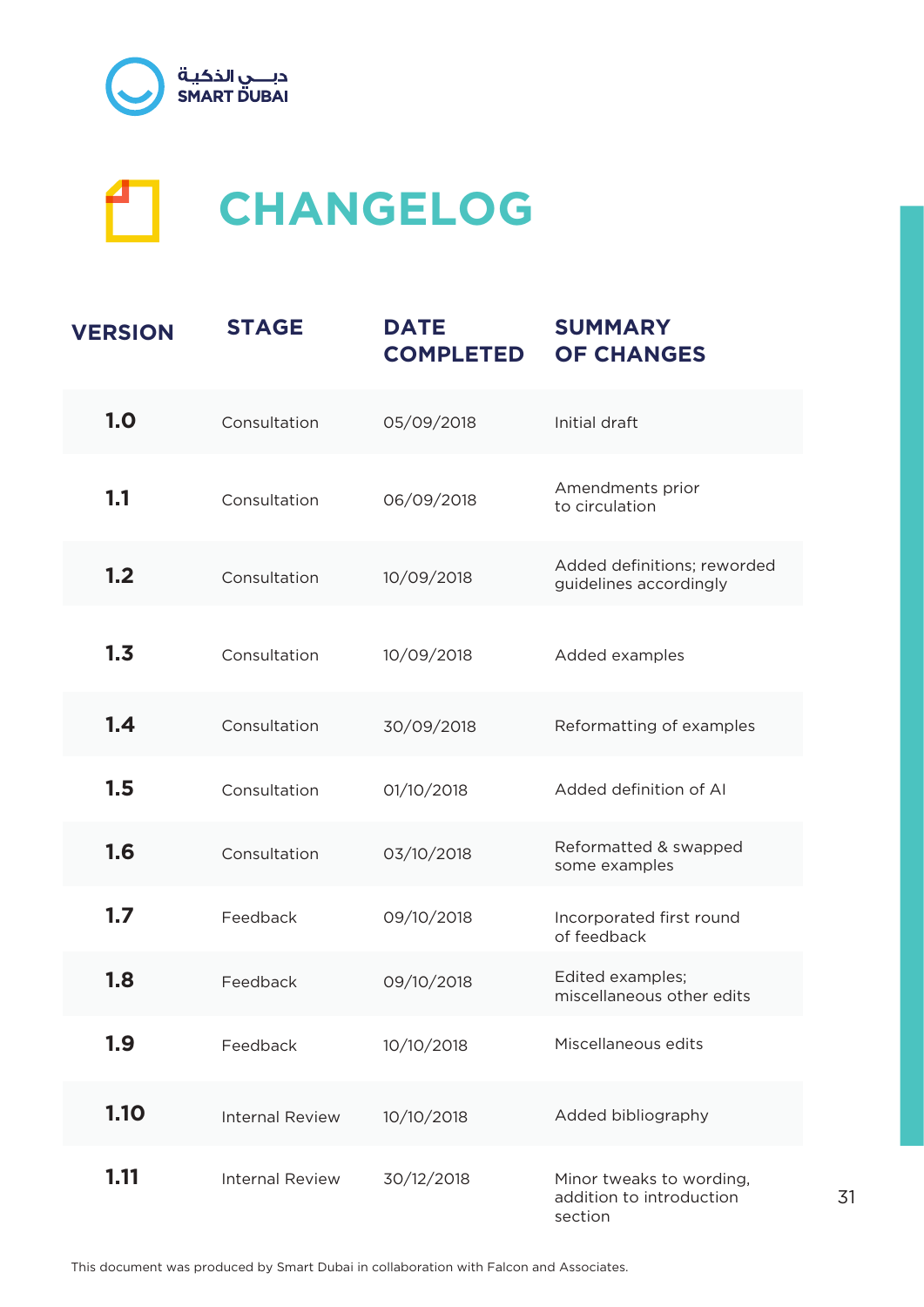

# **BIBLIOGRAPHY**

1. PDPC. (2018, June 5). Discussion paper on Artificial Intelligence (AI) and Personal Data. Singapore: Personal Data Protection Commission Singapore (PDPC). Retrieved from: https://www.pdpc.gov.sg/-/media/Files/PDPC/PDF-Files/Resource-for-Organisation/AI/Di scussion-Paper-on-AI-and-PD---050618.pdf

2. ITI. AI Policy Principles. Retrieved from: https://www.itic.org/public-policy/ITIAIPolicyPrinciplesFINAL.pdf

3. Cabinet Office.(2016, May 19). Data Science Ethical Framework. Retrieved from: https://assets.publishing.service.gov.uk/government/uploads/system/uploads/attachment\_ data/file/524298/Data\_science\_ethics\_framework\_v1.0\_for\_publication\_\_1\_.pdf

4. European Parliament. (2017, February 16). European Parliament resolution of 16 February 2017 with recommendations to the Commission on Civil Law Rules on Robotics (2015/2103(INL)).Retrieved from:

http://www.europarl.europa.eu/sides/getDoc.do?pubRef=-//EP//TEXT+TA+P8-TA-2017-00 51+0+DOC+XML+V0//EN

5. Villani, C. (2018). For a meaningful Artificial Intelligence towards a French and European strategy. Retrieved from: https://www.aiforhumanity.fr/pdfs/MissionVillani\_Report\_ENG-VF.pdf

6. CNIL. (2017). How can humans keep the upper hand? The ethical matters raised by algorithms and artificial intelligence. Retrieved from: https://www.cnil.fr/sites/default/files/atoms/files/cnil\_rapport\_ai\_gb\_web.pdf

7. Executive Office of the President of the United States. National Science and Technology Council. Networking and Information Technology Research and Development Subcommittee. (2016). The national artificial intelligence research and development strategic plan. Retrieved from: https://www.nitrd.gov/PUBS/national\_ai\_rd\_strategic\_plan.pdf

8. Executive Office of the President of the United States National Science and Technology Council. Committee on Technology. (2016). Preparing for the future of artificial intelligence. Retrieved from: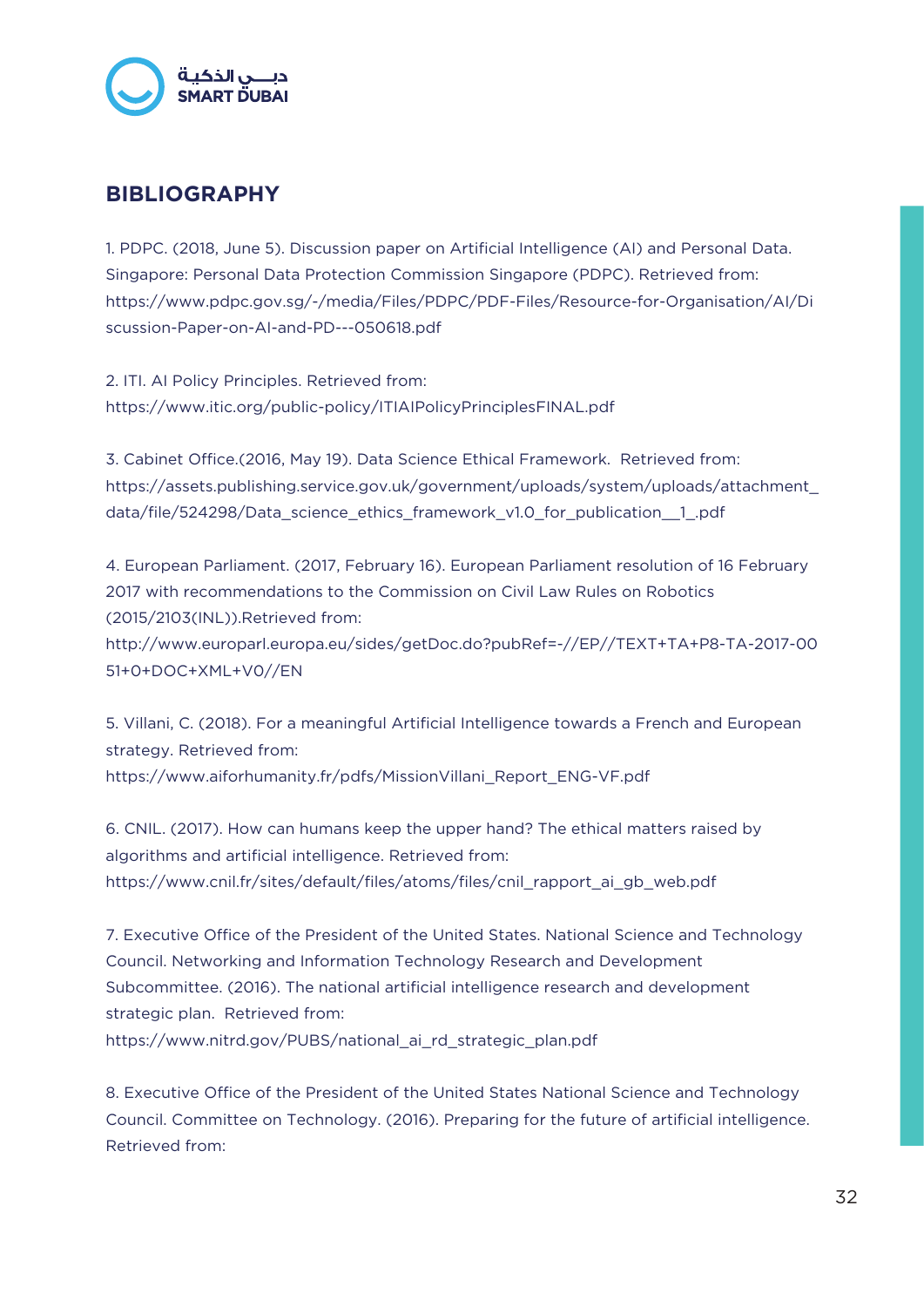

https://obamawhitehouse.archives.gov/sites/default/files/whitehouse\_files/microsites/ostp /NSTC/preparing\_for\_the\_future\_of\_ai.pdf

9. The New York City Council. (2018). A Local Law in relation to automated decision systems used by agencies. Retrieved from: http://legistar.council.nyc.gov/LegislationDetail.aspx?ID=3137815&GUID=437A6A6D-62E1-4 7E2-9C42-461253F9C6D0

10. The Headquarters for Japan's Economic Revitalization. (2015). New Robot Strategy. Japan's Robot Strategy. Vision, Strategy, Action Plan. Retrieved from: http://www.meti.go.jp/english/press/2015/pdf/0123\_01b.pdf

11. Treasury Board of Canada Secretariat. (2018). Responsible Artificial Intelligence in the Government of Canada. Digital Disruption White Paper Series. Version 2.0. https://docs.google.com/document/d/1Sn-qBZUXEUG4dVk909eSg5qvfbpNlRhzIefWPtBw bxY/edit

12. The Toronto Declaration: Protecting the right to equality and non-discrimination in machine learning systems. Toronto, Canada: Amnesty International and Access Now. Retrieved from:

https://www.accessnow.org/cms/assets/uploads/2018/08/The-Toronto-Declaration\_ENG\_ 08-2018.pdf

13. http://data.parliament.uk/writtenevidence/committeeevidence.svc/evidencedocument/ artificial-intelligence-committee/artificial-intelligence/oral/73546.html (house of lords select committee oral evidence, Q61)

14. House of Lords Select Committee on Artificial Intelligence. (2018). AI in the UK: ready, willing and able?

15. House of Commons Science and Technology Select Committee. Algorithms in Decision Making.